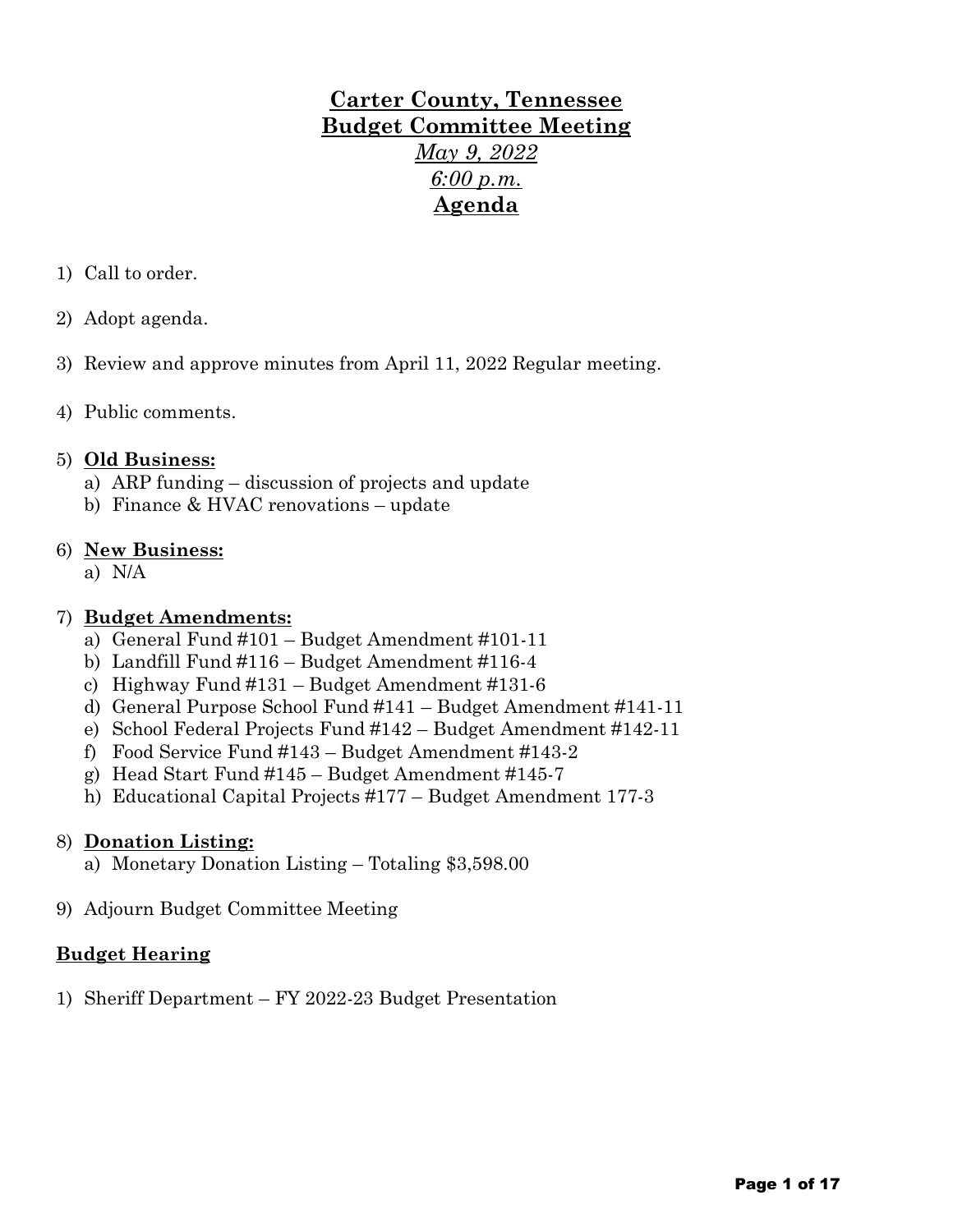#### **BUDGET COMMITTEE CARTER COUNTY, TN April 11, 2022 6:00 P.M.**

| <b>PRESENT:</b>       | Willie Campbell, Aaron Frazier, Ross Garland, Julie Guinn, Travis Hill, Austin<br>Jaynes, Brad Johnson, Robin McKamey |
|-----------------------|-----------------------------------------------------------------------------------------------------------------------|
| <b>ABSENT:</b>        | N/A                                                                                                                   |
| <b>CALL TO ORDER:</b> | Austin Jaynes                                                                                                         |
| <b>ROLL CALL:</b>     | <b>Quorum Present</b>                                                                                                 |

**APPROVAL OF AGENDA:** The meeting agenda was updated to include Billy Harrell to speak on a budget matter for EMA. The Honor Guard will not be attending so they were removed from the agenda. Additional Budget Amendments #116-3A and 141-10A were added. Robin McKamey motioned to approve the revised agenda, seconded by Julie Guinn. By a voice roll call vote, motion carried.

**APPROVAL OF MINUTES:** Ross Garland made a motion to approve the minutes of the March 14, 2022 regular meeting seconded by Robin McKamey. By a roll call vote, motion carried, with Austin Jaynes abstaining.

**PUBLIC COMMENTS:** Chairman Jaynes opened the meeting for public comments. Billy Harrell came forward to make a request for additional funding of \$511.28 for the testing of Camera and Alarm system, which is a shared cost for EMA every other year. It was decided this would go to the "Other Charges" line. Willie Campbell made a motion to allocate \$511.28 from Unassigned Fund Balance for this expense, seconded by Julie Guinn. Those voting in favor were Willie Campbell, Ross Garland, Julie Guinn, Austin Jaynes, Brad Johnson, and Robin McKamey. Motion passed.

Travis Hill then arrived at the meeting and the voting record reflects this change. There were no public comments made.

**OLD BUSINESS:** Chris Little with the Go Betsy project was present to request the appropriation of \$7,000 previously reserved for the boat ramp improvement project. TWRA has officially approved \$91,000 towards construction of the ramp. They will provide equipment, manpower, engineering, and expertise. TVA has provided \$45,000 for paving and the funding has been received. Chris was tasked with coming up with 25 yards of concrete. To that end, he is asking the Commission for \$7,000. He stated that they would only use the funds as needed; they may not need the full amount. Ms. Gerty informed the committee that there is currently \$7,000 still in reserve for this project. The committee briefly discussed the possibility of price overrun due to increasing costs. Ross Garland made a motion to appropriate \$7,000.00 previously reserved for Go Betsy from account 101 Q 34635 210 and to appropriate an additional \$3,000.00 from Unassigned Fund Balance (101 Q 39000) for the boat ramp improvement project. Robin McKamey was second. Those voting in favor were Willie Campbell, Ross Garland, Julie Guinn, Travis Hill, Austin Jaynes, Brad Johnson, and Robin McKamey. Motion passed.

Page 1 of 4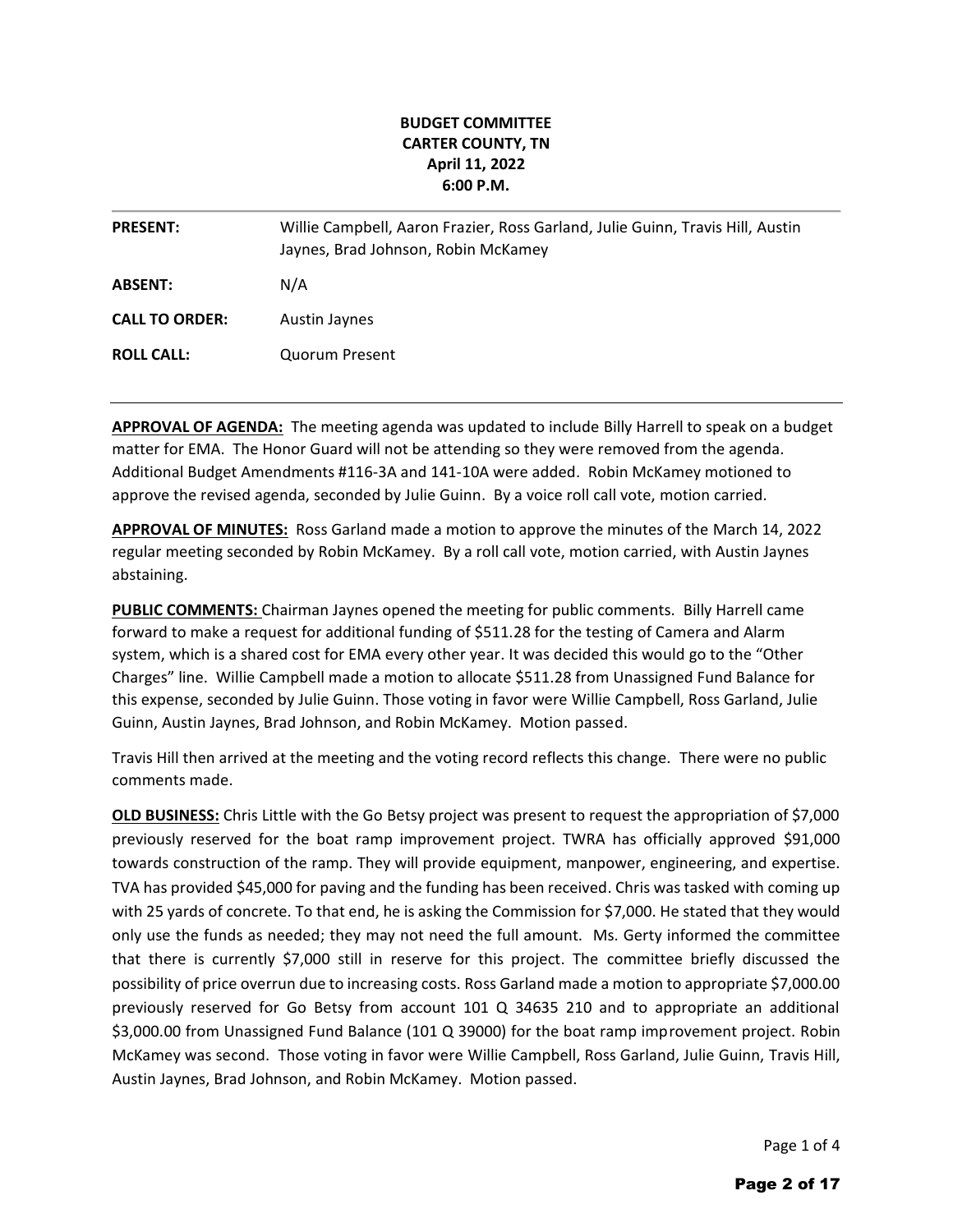**NEW BUSINESS:** Because he could not be present at the Budget Hearing held on March 31, Jason Cody, Executive Director of the First Tennessee Human Resource Agency was present to request outside agency funding for the upcoming Budget Year 2022-2023. They are asking for \$30,570.00, which is unchanged from the current year. Mr. Cody thanked the commission for their support and stated that for every dollar received from Carter County, state or federal grants would provide an additional \$9.00 of matching funds. He briefly talked about services provided to Carter County residents. Last year, approximately 35,000 meals were delivered to Carter County residents and 25,000 trips provided through NeTrans. The committee thanked Mr. Cody and resumed the regular Budget meeting.

#### **BUDGET AMENDMENTS:**

A discussion ensued regarding Budget Amendment #101-10. During this discussion, Aaron Frazier arrived and the voting record reflects this change. A motion was made by Ross Garland to approve County Fund #101 Budget Amendment #101-10 Items #1-11 and Items #13-17 for a total of \$155,851.28, with \$27,775.00 coming from Fund Balance, and \$23,000.00 coming from Unassigned Fund Balance. Robin McKamey was second. Those voting in favor were Willie Campbell, Ross Garland, Julie Guinn, Travis Hill, Austin Jaynes, Brad Johnson and Robin McKamey. Aaron Frazier abstained. Motion carried.

The Committee then addressed Item #12 from Budget Amendment #101-10, which is Sheriff Department's request to appropriate \$315,000.00 from reserve account 101 Q 34625-038 Excess Board Bill for the purpose of upgrading the Sheriff's Department vehicle fleet. Seven new vehicles would be purchased. The vehicles are Dodge chargers and include the police package. Chief Parrish would like to have the purchase approved now while the vehicles are available. He described that typically vehicles are taken off patrol around 120,000 miles. They are then turned over to the SRO program and the older vehicles are sold out of the fleet. Commissioner Guinn expressed concern about making such a large purchase while there were so many other needs to consider. She talked about the need to take care of employees' salaries and the cost of the much-needed communications upgrade. Commissioner Johnson also expressed concern about reserving those funds for vehicles with the communications system being costly and a high priority. After much discussion, Travis Hill made the motion to approve \$315,000.00 for the purchase of seven (7) vehicles, with the funds coming from the Excess Board Bill Reserve account. Ross Garland was second. Those voting in favor were Willie Campbell, Aaron Frazier, Ross Garland, Travis Hill, Austin Jaynes, and Robin McKamey. Those voting against were Julie Guinn and Brad Johnson. Motion carried.

The availability of funds in the Excess Board Bill was discussed with the emphasis on initiatives that need to be prioritized. Aaron Frazier made a motion that \$301,000 of funds in the Excess Board Bill reserve account be restricted for the Jail's HVAC system replacement, with the approximately \$300,000 in remaining funds and any future revenue deposited into the reserve account be set aside for payments related to the communications system project. The motion was seconded by Ross Garland. Those voting in favor were Willie Campbell, Aaron Frazier, Ross Garland, Julie Guinn, Travis Hill, Austin Jaynes, Brad Johnson, and Robin McKamey. There were no dissenting votes. Motion carried.

Motion was made by Aaron Frazier to approve Solid Fund #116 budget amendment #3 (Item #1) for a total of \$48,740.73, with nothing coming from Fund Balance. Willie Campbell was second. By a roll call vote of all ayes, motion carried.

Page 2 of 4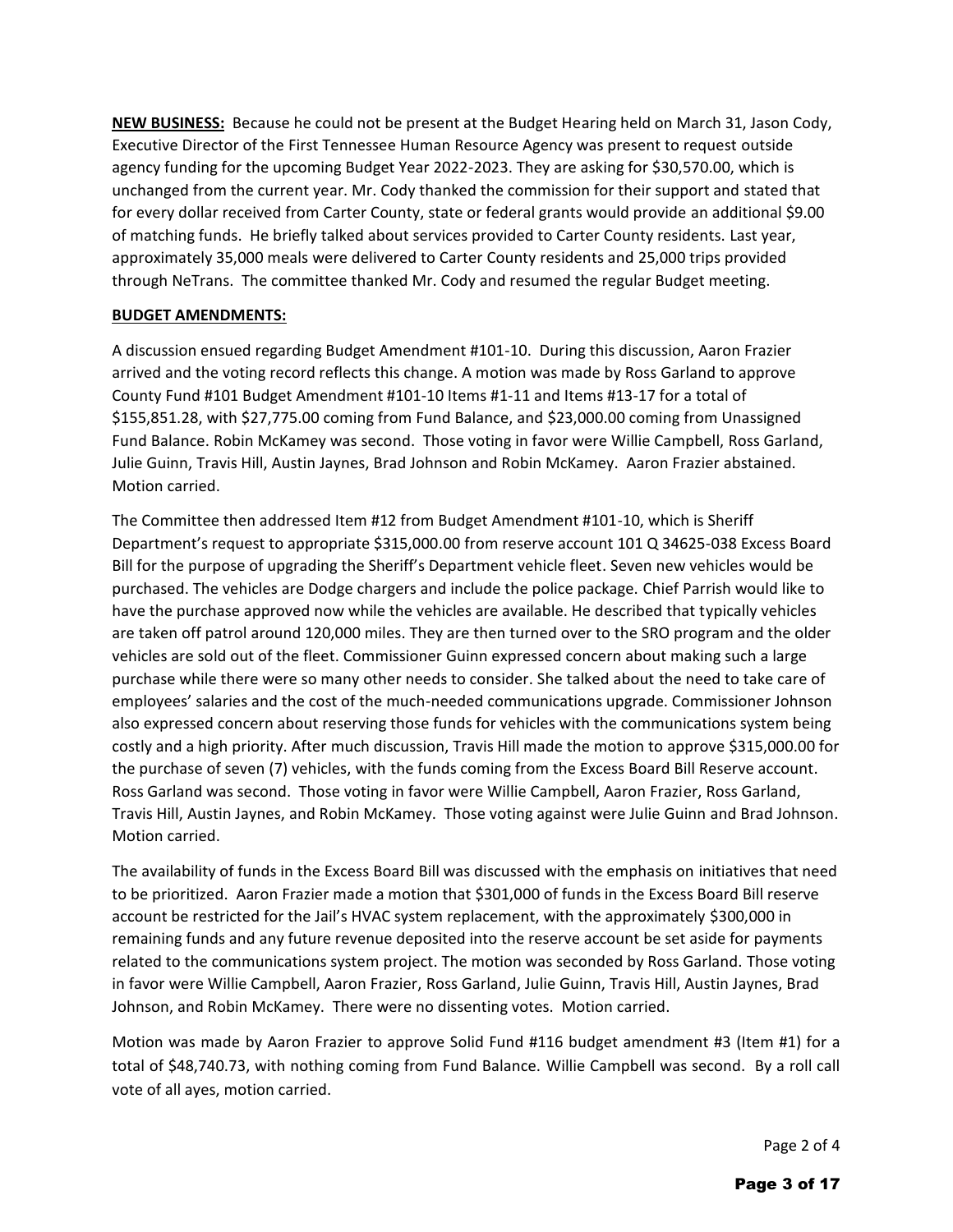Motion was made by Aaron Frazier to approve Solid Waste Fund #116 budget amendment #3A (item #1) for a total of \$1,386.40, with nothing coming from Fund Balance. Robin McCamey was second. By a roll call vote of all ayes, motion carried.

Motion was made by Aaron Frazier to approve General Fund #141 budget amendment #10 (items #1-14) for a total of \$315,339.67, with \$101,145.16 coming from this fund's Unassigned Fund Balance. Robin McKamey was second. By a roll call vote of all ayes, motion carried.

Motion was made by Travis Hill to approve General Fund #141 budget amendment #10A (item #1) for a total of \$1,918.00, with nothing coming from Unassigned Fund Balance. Ross Garland was second. By a roll call vote of all ayes, motion carried.

Motion was made by Travis Hill to approve School Federal Projects Fund #142 budget amendment #10 (items #1-2) for a total of \$66,200.00, with nothing coming from this fund's Unassigned Fund Balance. Travis Hill was second. By a roll call vote of all ayes, motion carried.

Motion was made by Willie Campbell to approve Head Start Fund #145 budget amendment #6 (item #1) for a total of \$9,009.00, with nothing coming from this fund's Unassigned Fund Balance. Travis Hill was second. By a roll call vote of all ayes, motion carried.

Aaron Frazier made a motion to approve monetary donations to the Animal Shelter in the amount of \$1,293.00. Travis Hill was second. By a roll call vote of all ayes, motion carried.

Aaron Frazier made a motion to approve non-monetary donations to the Animal Shelter in the amount of \$322.62. Julie Guinn was second. By a roll call vote of all ayes, motion carried.

Aaron Frazier made a motion to adjourn the meeting at 7:38pm. Travis Hill was second. By a roll call vote of all ayes, motion carried.

Respectfully submitted: Approved for Entry:

Teresa Montgomery

Austin Jaynes, Chairman

\_\_\_\_\_\_\_\_\_\_\_\_\_\_\_\_\_\_\_\_\_\_\_\_\_\_\_\_\_\_\_\_\_\_\_\_\_\_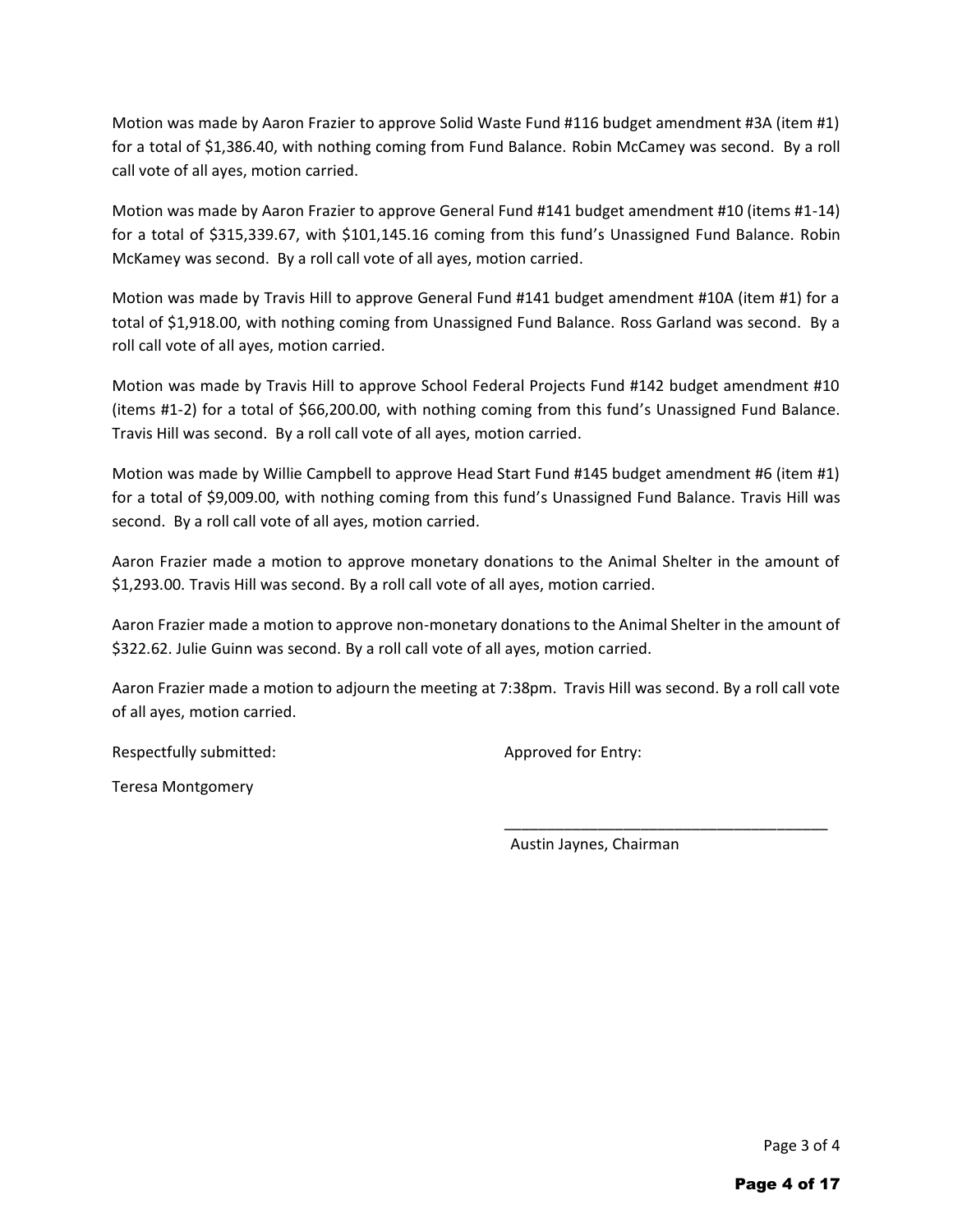| <b>Carter County</b>    |                |            |      |                                                                                                                   |            |            |                      |  |  |
|-------------------------|----------------|------------|------|-------------------------------------------------------------------------------------------------------------------|------------|------------|----------------------|--|--|
|                         |                |            |      | General Fund #101                                                                                                 |            |            |                      |  |  |
|                         |                |            |      | <b>Fiscal Year Ending June 30, 2022</b>                                                                           |            |            |                      |  |  |
|                         |                |            |      | <b>Budget Amendment #11</b>                                                                                       |            |            |                      |  |  |
|                         |                |            |      | May 16, 2022                                                                                                      |            |            |                      |  |  |
| Item                    |                | Line       | Proj |                                                                                                                   |            |            | Increase/            |  |  |
| #                       | Account        | Item       | Code | <b>Description</b>                                                                                                | \$ Amount  |            | <b>Decrease</b>      |  |  |
|                         |                |            |      |                                                                                                                   |            |            |                      |  |  |
| 1                       | 39000          | 000        | 000  | Unassigned Fund Balance                                                                                           | 100,000.00 |            | Increase             |  |  |
|                         | 51810          | 799        | 400  | Other Capital Outlay                                                                                              |            | 100,000.00 | Decrease             |  |  |
|                         |                |            |      |                                                                                                                   |            |            |                      |  |  |
|                         |                |            |      | To return funds to Unassigned Fund Balance for funds previously appropriated for CTE Chemistry Lab.               |            |            |                      |  |  |
|                         |                |            |      |                                                                                                                   |            |            |                      |  |  |
|                         |                |            |      |                                                                                                                   |            |            |                      |  |  |
| $\bf{2}$                | 51600          | 411        |      | Data Processing Supplies                                                                                          | 982.68     |            | Increase             |  |  |
|                         | 51600          | 435        |      | Office Supplies                                                                                                   |            | 982.68     | Decrease             |  |  |
|                         |                |            |      |                                                                                                                   |            |            |                      |  |  |
|                         |                |            |      | To reallocate funds within the Register of Deeds budget lines.                                                    |            |            |                      |  |  |
|                         |                |            |      |                                                                                                                   |            |            |                      |  |  |
|                         |                |            |      |                                                                                                                   |            |            |                      |  |  |
| $\overline{\mathbf{3}}$ | 51720          | 411        |      | Data Processing Supplies                                                                                          | 250.00     |            | Increase             |  |  |
|                         | 51720          | 348        |      | Postal Charges                                                                                                    | 750.00     |            | Increase             |  |  |
|                         | 51720          | 513        |      | Workers Compensation                                                                                              | 4,359.60   |            | Increase             |  |  |
|                         | 51720          | 506        |      | Liability Insurance                                                                                               |            | 2,072.19   | Decrease             |  |  |
|                         | 51720<br>51720 | 599<br>355 |      | Other Charges<br>Travel                                                                                           |            | 2,287.41   | Decrease<br>Decrease |  |  |
|                         |                |            |      |                                                                                                                   |            | 1,000.00   |                      |  |  |
|                         |                |            |      | To reallocate funds within the Planning Department budget lines due to insurance cost changes.                    |            |            |                      |  |  |
|                         |                |            |      |                                                                                                                   |            |            |                      |  |  |
|                         |                |            |      |                                                                                                                   |            |            |                      |  |  |
| 4                       | 57100          | 189        |      | Other Salaries and Wages                                                                                          |            | 12,596.48  | Decrease             |  |  |
|                         | 57100          | 299        |      | Other Fringe Benefits                                                                                             |            | 5,338.30   | Decrease             |  |  |
|                         | 57100          | 599        |      | Other Charges                                                                                                     | 17,934.78  |            | Increase             |  |  |
|                         |                |            |      |                                                                                                                   |            |            |                      |  |  |
|                         |                |            |      | To reallocate funds within the Ag Extension Service budget to recognize cost savings for upcoming billing cycles. |            |            |                      |  |  |
|                         |                |            |      |                                                                                                                   |            |            |                      |  |  |
|                         |                |            |      |                                                                                                                   |            |            |                      |  |  |
| 5                       | 54490          | 415        |      | Electricity                                                                                                       | 400.00     |            | Increase             |  |  |
|                         | 54490          | 442        |      | Propane Gas                                                                                                       |            | 400.00     | Decrease             |  |  |
|                         | 54490          | 451        |      | Uniforms                                                                                                          | 400.00     |            | Increase             |  |  |
|                         | 54490          | 599        |      | Other Charges                                                                                                     |            | 400.00     | Decrease             |  |  |
|                         |                |            |      |                                                                                                                   |            |            |                      |  |  |
|                         |                |            |      | To reallocate funds within the Carter County EMA budget lines due to cost changes.                                |            |            |                      |  |  |
|                         |                |            |      |                                                                                                                   |            |            |                      |  |  |
| 6                       | 53100          | 320        |      | Dues and Memberships                                                                                              | 3.00       |            | Increase             |  |  |
|                         | 53100          | 355        |      | Travel                                                                                                            |            | 3.00       | Decrease             |  |  |
|                         | 53100          | 411        |      | Data Processing Supplies                                                                                          | 2,250.00   |            | Increase             |  |  |
|                         | 53100          | 435        |      | Office Supplies                                                                                                   |            | 2,000.00   | Decrease             |  |  |
|                         | 53100          | 351        |      | Rentals                                                                                                           |            | 250.00     | Decrease             |  |  |
|                         |                |            |      |                                                                                                                   |            |            |                      |  |  |
|                         |                |            |      | To reallocate funds within the Circuit Court budget lines due to cost changes.                                    |            |            |                      |  |  |
|                         |                |            |      |                                                                                                                   |            |            |                      |  |  |
|                         |                |            |      |                                                                                                                   |            |            |                      |  |  |
| 7                       | 52500          | 411        |      | Data Processing Supplies                                                                                          | 1,272.00   |            | Increase             |  |  |
|                         | 52500          | 355        |      | Travel                                                                                                            |            | 1,272.00   | Decrease             |  |  |
|                         |                |            |      |                                                                                                                   |            |            |                      |  |  |
|                         |                |            |      | To reallocate funds within the County Clerk's budget lines.                                                       |            |            |                      |  |  |
|                         |                |            |      |                                                                                                                   |            |            |                      |  |  |
| 8                       | 55120          | 413        |      | Drugs and Medical Supplies                                                                                        | 900.00     |            | Increase             |  |  |
|                         | 48610          |            | 195  |                                                                                                                   |            |            | Increase             |  |  |
|                         |                |            |      | Animal Shelter - General Purpose Donations<br>900.00                                                              |            |            |                      |  |  |
|                         |                |            |      | To recognize and appropriate funds from donations to Animal Shelter budget for the purchase of a microscope.      |            |            |                      |  |  |
|                         |                |            |      |                                                                                                                   |            |            |                      |  |  |
|                         |                |            |      |                                                                                                                   |            |            |                      |  |  |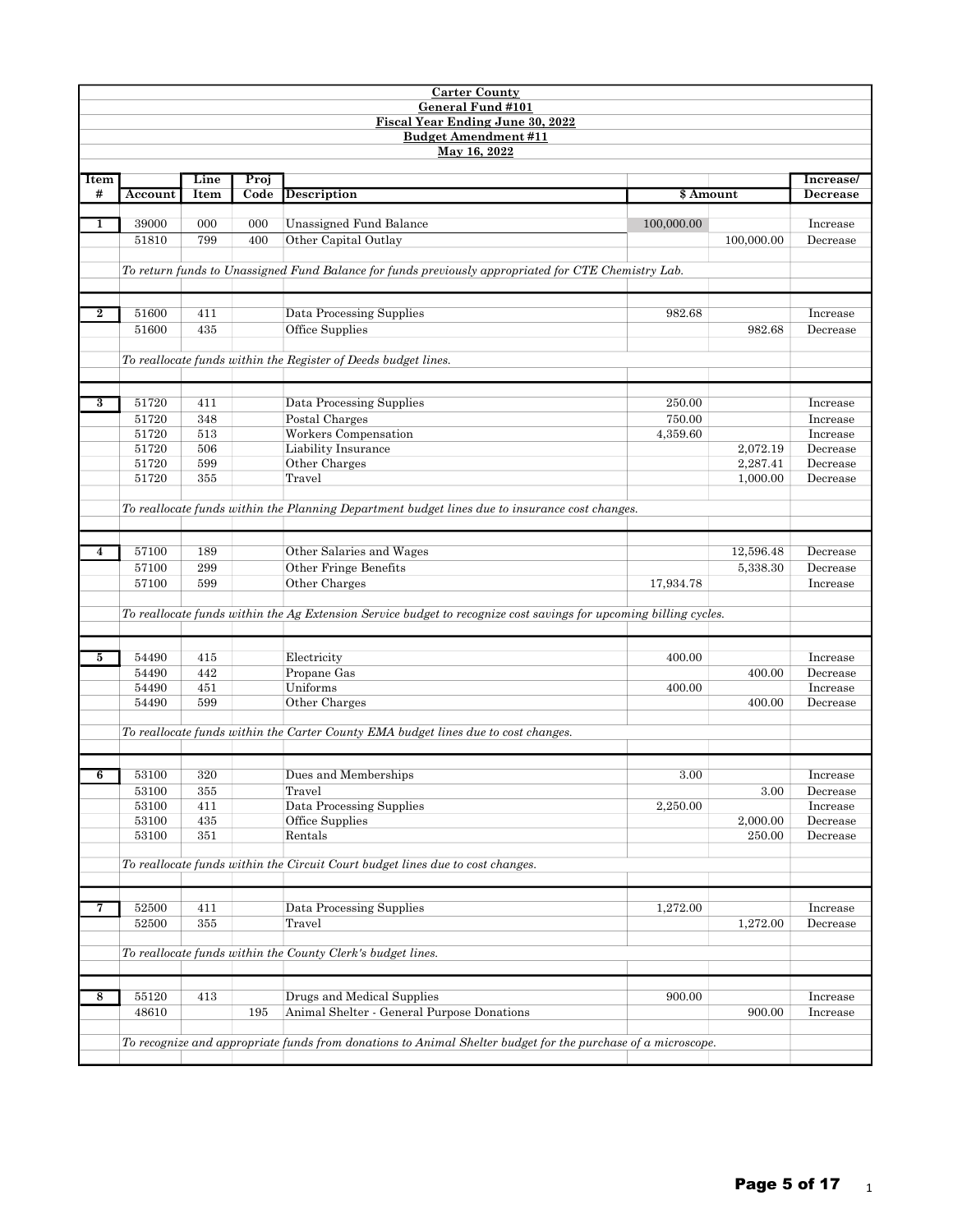|      |                       |            |      | <b>Carter County</b>                                                                                                   |            |            |                      |  |  |  |  |  |
|------|-----------------------|------------|------|------------------------------------------------------------------------------------------------------------------------|------------|------------|----------------------|--|--|--|--|--|
|      |                       |            |      | General Fund #101                                                                                                      |            |            |                      |  |  |  |  |  |
|      |                       |            |      | Fiscal Year Ending June 30, 2022<br><b>Budget Amendment #11</b>                                                        |            |            |                      |  |  |  |  |  |
|      |                       |            |      | May 16, 2022                                                                                                           |            |            |                      |  |  |  |  |  |
|      |                       |            |      |                                                                                                                        |            |            |                      |  |  |  |  |  |
| Item |                       | Line       | Proj |                                                                                                                        |            |            | Increase/            |  |  |  |  |  |
| #    | Account               | Item       | Code | <b>Description</b>                                                                                                     | \$ Amount  |            | Decrease             |  |  |  |  |  |
| 9    | 51800                 | 336        |      | Maintenance & Repair - Equipment                                                                                       | 1,000.00   |            | Increase             |  |  |  |  |  |
|      | 51800                 | 338        |      | Maintenance & Repair - Vehicles                                                                                        |            | 1,000.00   | Decrease             |  |  |  |  |  |
|      | 51800                 | 362        |      | Penalties                                                                                                              | 5.00       |            | Increase             |  |  |  |  |  |
|      | 51800                 | 361        |      | Permits                                                                                                                |            | 5.00       | Decrease             |  |  |  |  |  |
|      |                       |            |      |                                                                                                                        |            |            |                      |  |  |  |  |  |
|      |                       |            |      | To reallocate funds with Building and Grounds budget.                                                                  |            |            |                      |  |  |  |  |  |
|      |                       |            |      |                                                                                                                        |            |            |                      |  |  |  |  |  |
|      |                       |            |      |                                                                                                                        |            |            |                      |  |  |  |  |  |
| 10   | 51800                 | 799        | 120  | Other Capital Outlay                                                                                                   | 7,700.00   |            | Increase             |  |  |  |  |  |
|      | 44530                 |            |      | Sale of Equipment (Sluder Modular Building)                                                                            |            | 7,700.00   | Increase             |  |  |  |  |  |
|      |                       |            |      | To recognize and appropriate funds within the Building and Grounds budget.                                             |            |            |                      |  |  |  |  |  |
|      |                       |            |      |                                                                                                                        |            |            |                      |  |  |  |  |  |
|      |                       |            |      |                                                                                                                        |            |            |                      |  |  |  |  |  |
| 11   | 54610                 | 199        |      | Other Per Diem & Fees                                                                                                  | 4,200.00   |            | Increase             |  |  |  |  |  |
|      | 54610                 | 201        |      | Social Security                                                                                                        | 260.40     |            | Increase             |  |  |  |  |  |
|      | 54610                 | 212        |      | <b>Employer Medicare</b>                                                                                               | 272.60     |            | Increase             |  |  |  |  |  |
|      | 39000                 |            |      | Unassigned Fund Balance                                                                                                |            | 4,733.00   | Decrease             |  |  |  |  |  |
|      |                       |            |      |                                                                                                                        |            |            |                      |  |  |  |  |  |
|      |                       |            |      | To appropriate additional funds to cover the cost of increased calls for service by the County Coroner.                |            |            |                      |  |  |  |  |  |
|      |                       |            |      |                                                                                                                        |            |            |                      |  |  |  |  |  |
| 12   | 51300                 | 332        |      | Legal Notices & Recording                                                                                              |            | 80.00      | Decrease             |  |  |  |  |  |
|      | 51300                 | 410        |      | Data Processing Supplies                                                                                               | 80.00      |            | Increase             |  |  |  |  |  |
|      | 51300                 | 506        |      | Liability Insurance                                                                                                    | 1,052.85   |            | Increase             |  |  |  |  |  |
|      | 51300                 | 511        |      | Vehicle & Equipment Insurance                                                                                          | 140.70     |            | Increase             |  |  |  |  |  |
|      | 39000                 |            |      | Unassigned Fund Balance                                                                                                |            | 1,193.55   | Decrease             |  |  |  |  |  |
|      |                       |            |      |                                                                                                                        |            |            |                      |  |  |  |  |  |
|      |                       |            |      | To recognize and appropriate additional funds for the Mayor's office budget due to cost changes.                       |            |            |                      |  |  |  |  |  |
|      |                       |            |      |                                                                                                                        |            |            |                      |  |  |  |  |  |
|      |                       |            |      |                                                                                                                        | 800.00     |            |                      |  |  |  |  |  |
| 13   | 52420<br>52420        | 322<br>355 |      | Evaluation & Testing<br>Travel                                                                                         |            | 800.00     | Increase<br>Decrease |  |  |  |  |  |
|      |                       |            |      |                                                                                                                        |            |            |                      |  |  |  |  |  |
|      |                       |            |      | To reallocate funds within the Juvenile Services budget.                                                               |            |            |                      |  |  |  |  |  |
|      |                       |            |      |                                                                                                                        |            |            |                      |  |  |  |  |  |
|      |                       |            |      |                                                                                                                        |            |            |                      |  |  |  |  |  |
| 14   | 51800                 | 790        | 020  | Other Equipment                                                                                                        | 3,500.00   |            | Increase             |  |  |  |  |  |
|      | 51800                 | 335        | 020  | Maintenance & Repair Services                                                                                          |            | 3,500.00   | Decrease             |  |  |  |  |  |
|      |                       |            |      |                                                                                                                        |            |            |                      |  |  |  |  |  |
|      |                       |            |      | To reallocate funds within the Building & Grounds using 2022 Governor's Grant for Maintenance Vehicle equipment.       |            |            |                      |  |  |  |  |  |
|      |                       |            |      |                                                                                                                        |            |            |                      |  |  |  |  |  |
| 15   | 51800                 | 335        | 020  | Other Capital Outlay                                                                                                   | 128,073.00 |            | Increase             |  |  |  |  |  |
|      | 34585                 | 000        | 001  | Restricted for Capital Project                                                                                         |            | 128,073.00 | Decrease             |  |  |  |  |  |
|      |                       |            |      |                                                                                                                        |            |            |                      |  |  |  |  |  |
|      |                       |            |      | To appropriate additional funds from Restricted for Capital Project account for the Finance Department renovations and |            |            |                      |  |  |  |  |  |
|      |                       |            |      | replacement of the HVAC systems at the County Courthouse building.                                                     |            |            |                      |  |  |  |  |  |
|      |                       |            |      |                                                                                                                        |            |            |                      |  |  |  |  |  |
|      |                       |            |      |                                                                                                                        |            |            |                      |  |  |  |  |  |
| 16   | 51800                 | 471        |      | Software                                                                                                               | 4,123.50   |            | Increase             |  |  |  |  |  |
|      | 39000                 |            |      | Unassigned Fund Balance                                                                                                |            | 4,123.50   | Decrease             |  |  |  |  |  |
|      |                       |            |      |                                                                                                                        |            |            |                      |  |  |  |  |  |
|      |                       |            |      | To appropriate additional funds from Unassigned Fund Balance for the purchase of cyber security software required by   |            |            |                      |  |  |  |  |  |
|      | Comptroller's office. |            |      |                                                                                                                        |            |            |                      |  |  |  |  |  |
|      |                       |            |      |                                                                                                                        |            |            |                      |  |  |  |  |  |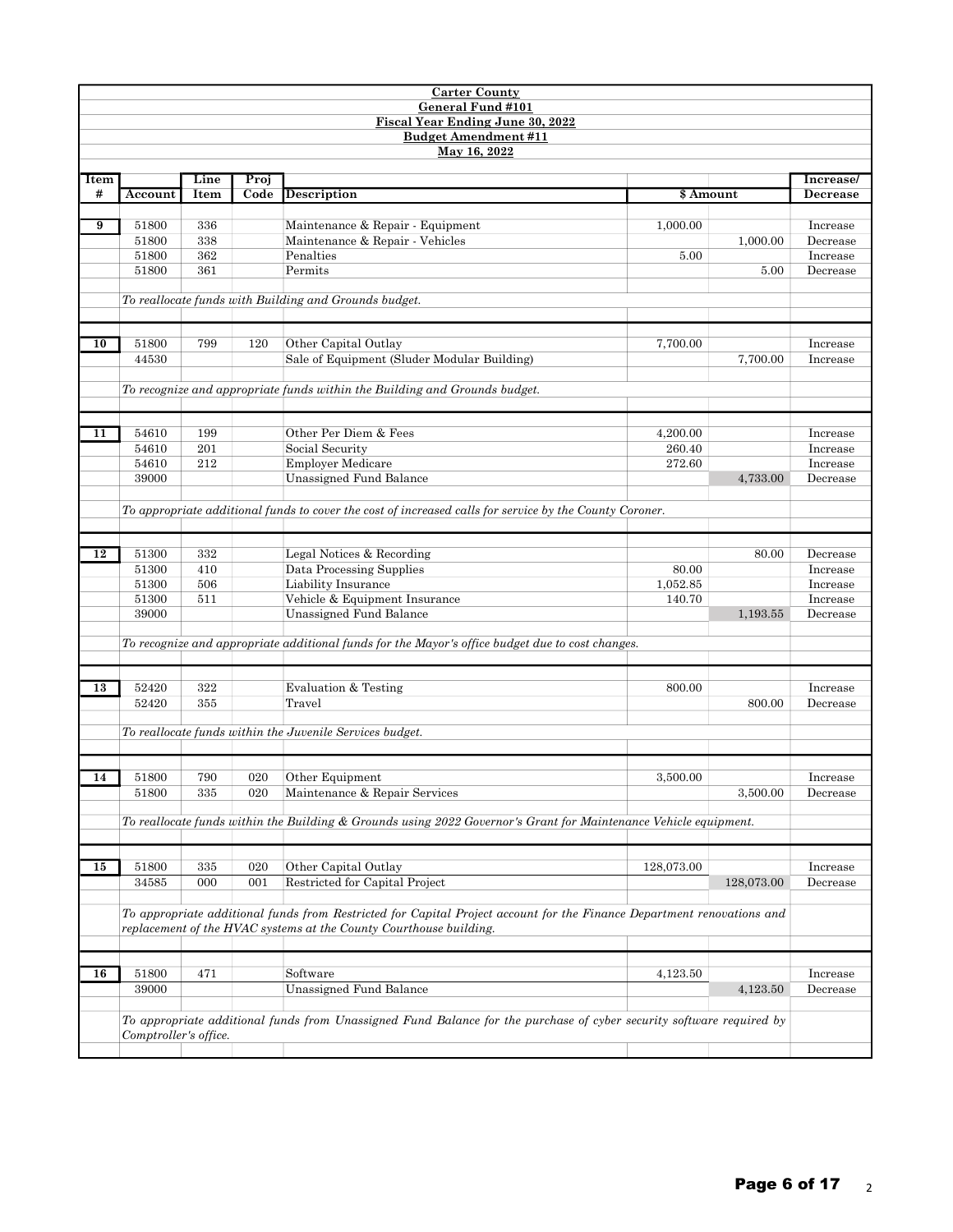|      | <b>Carter County</b>                                                   |      |      |                                                                                                                      |            |             |           |  |  |  |  |  |
|------|------------------------------------------------------------------------|------|------|----------------------------------------------------------------------------------------------------------------------|------------|-------------|-----------|--|--|--|--|--|
|      |                                                                        |      |      | General Fund #101                                                                                                    |            |             |           |  |  |  |  |  |
|      | <b>Fiscal Year Ending June 30, 2022</b><br><b>Budget Amendment #11</b> |      |      |                                                                                                                      |            |             |           |  |  |  |  |  |
|      | May 16, 2022                                                           |      |      |                                                                                                                      |            |             |           |  |  |  |  |  |
|      |                                                                        |      |      |                                                                                                                      |            |             |           |  |  |  |  |  |
| Item |                                                                        | Line | Proj |                                                                                                                      |            |             | Increase/ |  |  |  |  |  |
| #    | Account                                                                | Item | Code | <b>Description</b>                                                                                                   |            | \$ Amount   | Decrease  |  |  |  |  |  |
|      |                                                                        |      |      |                                                                                                                      |            |             |           |  |  |  |  |  |
| 17   | 51800                                                                  | 501  |      | Boiler Insurance                                                                                                     | 1,530.00   |             | Increase  |  |  |  |  |  |
|      | 51800                                                                  | 502  |      | Building and Content Insurance                                                                                       | 30,878.00  |             |           |  |  |  |  |  |
|      | 51800                                                                  | 513  |      | Worker's Compensation Insurance<br>1,871.96                                                                          |            |             |           |  |  |  |  |  |
|      | 39000                                                                  |      |      | Unassigned Fund Balance                                                                                              |            | 34,279.96   | Decrease  |  |  |  |  |  |
|      |                                                                        |      |      |                                                                                                                      |            |             |           |  |  |  |  |  |
|      |                                                                        |      |      | To appropriate additional funds from Unassigned Fund Balance for changes to insurance premiums, the annual insurance |            |             |           |  |  |  |  |  |
|      |                                                                        |      |      | review and audit, and changes to the methodology of cost allocation between deparments.                              |            |             |           |  |  |  |  |  |
|      |                                                                        |      |      |                                                                                                                      |            |             |           |  |  |  |  |  |
|      |                                                                        |      |      |                                                                                                                      |            |             |           |  |  |  |  |  |
|      |                                                                        |      |      | Total                                                                                                                | 276,586.61 | 276,586.61  |           |  |  |  |  |  |
|      |                                                                        |      |      |                                                                                                                      |            |             |           |  |  |  |  |  |
|      |                                                                        |      |      | From Fund Balance                                                                                                    |            | 72,403.01   |           |  |  |  |  |  |
|      |                                                                        |      |      |                                                                                                                      |            |             |           |  |  |  |  |  |
|      |                                                                        |      |      | From Unassigned Fund Balance                                                                                         |            | (55,669.99) |           |  |  |  |  |  |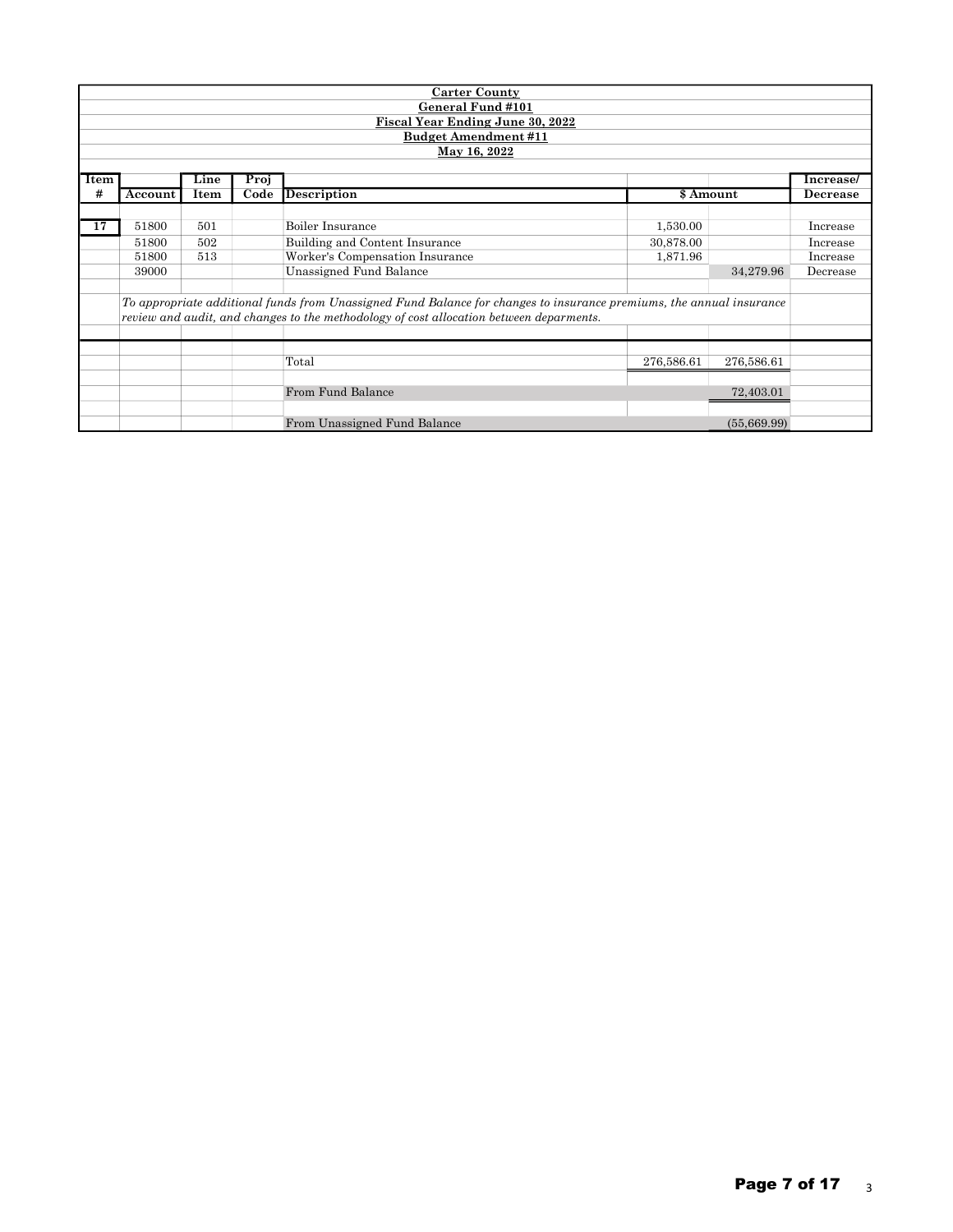|      |                            |      | <b>Carter County</b>                                                                              |           |           |                 |  |  |  |  |  |  |  |
|------|----------------------------|------|---------------------------------------------------------------------------------------------------|-----------|-----------|-----------------|--|--|--|--|--|--|--|
|      |                            |      | <b>Solid Waste Fund #116</b>                                                                      |           |           |                 |  |  |  |  |  |  |  |
|      |                            |      | <b>Fiscal Year Ending June 30, 2022</b>                                                           |           |           |                 |  |  |  |  |  |  |  |
|      | <b>Budget Amendment #4</b> |      |                                                                                                   |           |           |                 |  |  |  |  |  |  |  |
|      | May 16, 2022               |      |                                                                                                   |           |           |                 |  |  |  |  |  |  |  |
|      |                            |      |                                                                                                   |           |           |                 |  |  |  |  |  |  |  |
| Item |                            | Line |                                                                                                   |           |           | Increase/       |  |  |  |  |  |  |  |
| #    | Category                   | Item | <b>Description</b>                                                                                | \$ Amount |           | <b>Decrease</b> |  |  |  |  |  |  |  |
|      |                            |      |                                                                                                   |           |           |                 |  |  |  |  |  |  |  |
| 1    | 55754                      | 706  | <b>Building Construction</b>                                                                      | 18,500.00 |           | Increase        |  |  |  |  |  |  |  |
|      | 55754                      | 799  | Other Capital Outlay                                                                              |           | 18,500.00 | Decrease        |  |  |  |  |  |  |  |
|      |                            |      |                                                                                                   |           |           |                 |  |  |  |  |  |  |  |
|      |                            |      | To transfer funds within the Solid Waste / Sanitation budget for completion of the Recycle Center |           |           |                 |  |  |  |  |  |  |  |
|      | Building.                  |      |                                                                                                   |           |           |                 |  |  |  |  |  |  |  |
|      |                            |      |                                                                                                   |           |           |                 |  |  |  |  |  |  |  |
|      |                            |      | Total                                                                                             | 18,500.00 | 18,500.00 |                 |  |  |  |  |  |  |  |
|      |                            |      |                                                                                                   |           |           |                 |  |  |  |  |  |  |  |
|      |                            |      | From Fund Balance                                                                                 |           | 0.00      |                 |  |  |  |  |  |  |  |
|      |                            |      |                                                                                                   |           |           |                 |  |  |  |  |  |  |  |
|      |                            |      | From Unassigned Fund Balance                                                                      |           | 0.00      |                 |  |  |  |  |  |  |  |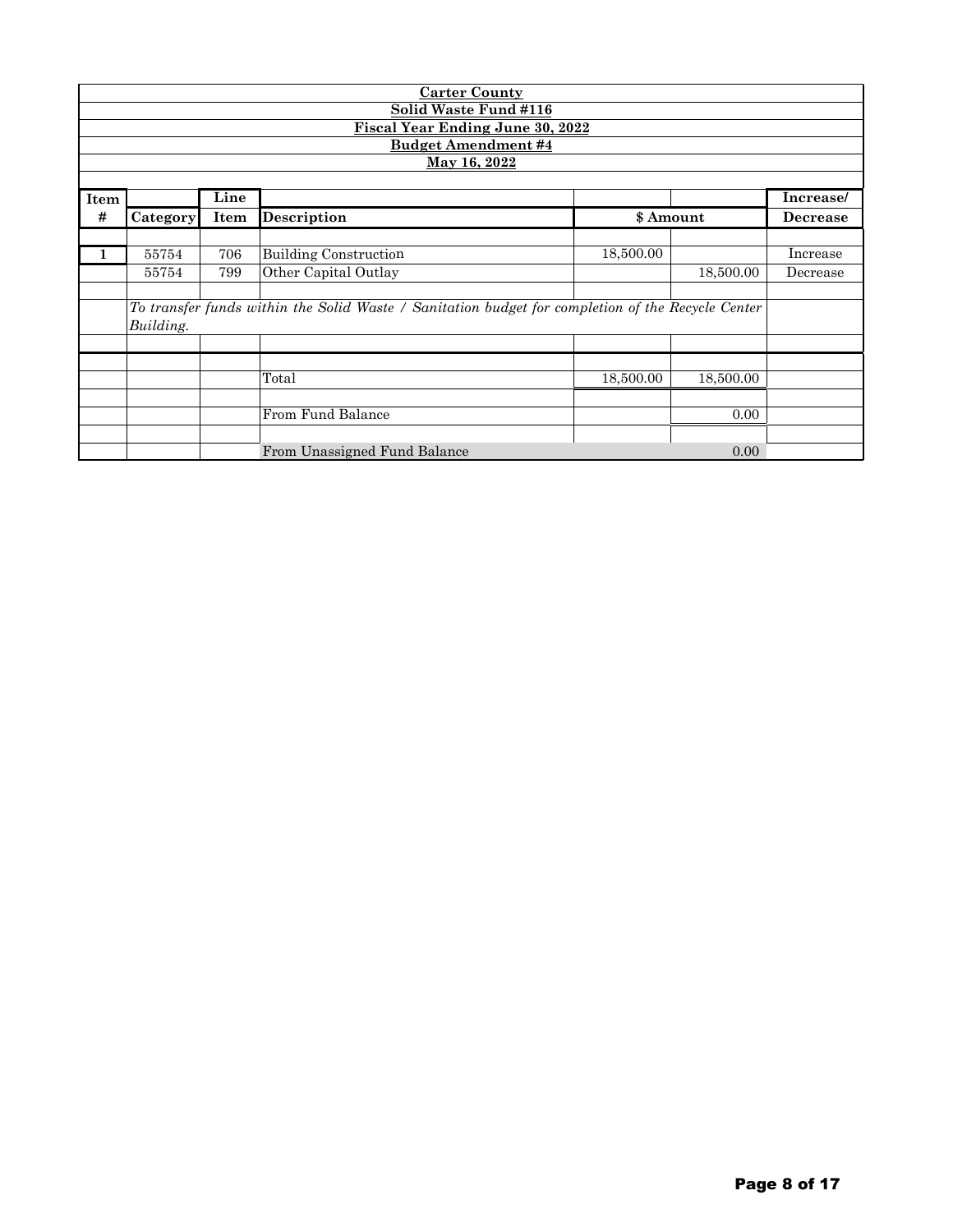|          |                                                               |      | <b>Carter County</b>                                                                           |            |            |           |  |  |  |
|----------|---------------------------------------------------------------|------|------------------------------------------------------------------------------------------------|------------|------------|-----------|--|--|--|
|          |                                                               |      | Highway/Public Works Fund #131                                                                 |            |            |           |  |  |  |
|          |                                                               |      | <b>Fiscal Year Ending June 30, 2022</b>                                                        |            |            |           |  |  |  |
|          |                                                               |      | <b>Budget Amendment #6</b>                                                                     |            |            |           |  |  |  |
|          |                                                               |      | May 16, 2022                                                                                   |            |            |           |  |  |  |
|          |                                                               | Line |                                                                                                |            |            | Increase/ |  |  |  |
| Item     |                                                               |      |                                                                                                |            |            |           |  |  |  |
| #        | Category                                                      | Item | <b>Description</b>                                                                             |            | \$ Amount  | Decrease  |  |  |  |
| 1        | 68000                                                         | 433  | Lubricants                                                                                     | 2,000.00   |            | Increase  |  |  |  |
|          | 68000                                                         | 718  | Motor Vehicles                                                                                 |            | 2,000.00   | Decrease  |  |  |  |
|          |                                                               |      |                                                                                                |            |            |           |  |  |  |
|          | To reallocate funds within the Highway / Public Works budget. |      |                                                                                                |            |            |           |  |  |  |
|          |                                                               |      |                                                                                                |            |            |           |  |  |  |
|          |                                                               |      |                                                                                                |            |            |           |  |  |  |
| $\bf{2}$ | 68000                                                         |      | 705-101 Blevins Hollow Road Bridge                                                             | 800,000.00 |            | Increase  |  |  |  |
|          | 46410                                                         |      | 000-101 Blevins Hollow Road Bridge - State Aid                                                 |            | 800,000.00 | Increase  |  |  |  |
|          |                                                               |      |                                                                                                |            |            |           |  |  |  |
|          |                                                               |      | To recognize and appropriate State Aid monies for the Blevins Hollow Road Bridge construction. |            |            |           |  |  |  |
|          |                                                               |      |                                                                                                |            |            |           |  |  |  |
|          |                                                               |      |                                                                                                |            |            |           |  |  |  |
|          |                                                               |      | Total                                                                                          | 802,000.00 | 802,000.00 |           |  |  |  |
|          |                                                               |      |                                                                                                |            |            |           |  |  |  |
|          |                                                               |      | From Fund Balance                                                                              |            | 0.00       |           |  |  |  |
|          |                                                               |      |                                                                                                |            |            |           |  |  |  |
|          |                                                               |      | From Unassigned Fund Balance                                                                   |            | 0.00       |           |  |  |  |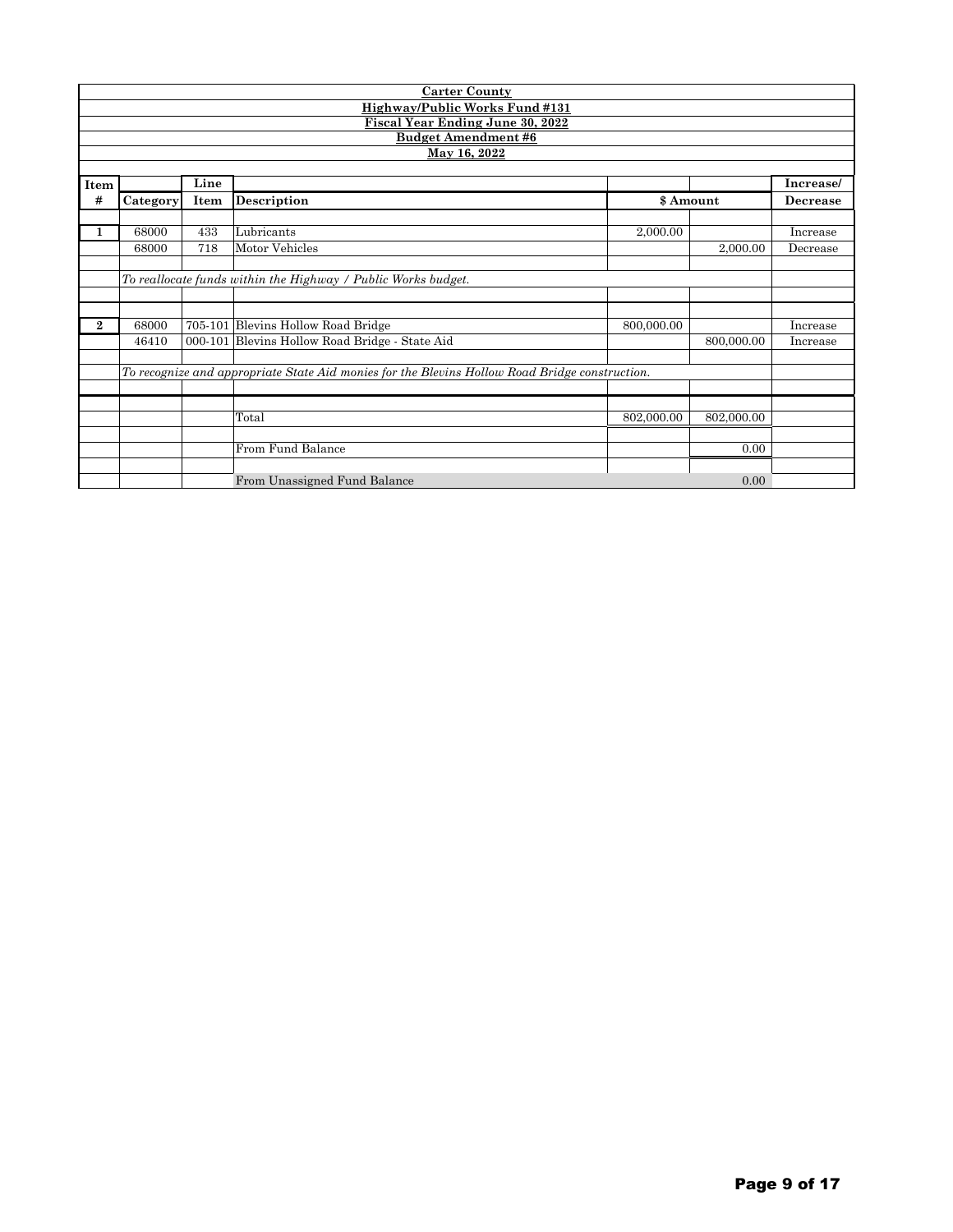#### **Carter County General Purpose School Fund #141 Fiscal Year Ending June 30, 2022 Budget Amendment #11**

**May 19, 2022**

**Item** 

| tem            |          | Line |          | Program |                                                |           |           | Increase/ |
|----------------|----------|------|----------|---------|------------------------------------------------|-----------|-----------|-----------|
| #              | Category | Item | Locatior | #       | Description                                    | \$ Amount |           | Decrease  |
|                |          |      |          |         |                                                |           |           |           |
|                | 72610    | 359  | 04002    |         | Disposal Fees                                  | 4,500.00  |           | Increase  |
|                | 72610    | 312  | 04002    |         | Contracts with Private Agencies                |           | 4,500.00  | Decrease  |
|                |          |      |          |         |                                                |           |           |           |
|                |          |      |          |         | To reallocate funds within Maintenance budget. |           |           |           |
|                |          |      |          |         |                                                |           |           |           |
|                |          |      |          |         |                                                |           |           |           |
| $\overline{2}$ | 71200    | 116  |          |         | Teachers                                       |           | 34,500.00 | Decrease  |
|                | 71200    | 429  |          |         | Instructional Materials & Supplies             |           | 20,000.00 | Decrease  |
|                | 71200    | 471  |          |         | Software                                       |           | 800.00    | Decrease  |
|                | 71200    | 499  |          |         | Other Supplies and Materials                   | 37,000.00 |           | Increase  |
|                | 71200    | 725  |          |         | Special Education Equipment                    |           | 25,700.00 | Decrease  |
|                | 72200    | 312  |          |         | Contracts with Private Agencies                | 56,000.00 |           | Increase  |
|                | 72200    | 524  |          |         | In Service / Staff Development                 |           | 10,000.00 | Decrease  |
|                | 72200    | 790  |          |         | Other Equipment                                |           | 2,000.00  | Decrease  |
|                |          |      |          |         |                                                |           |           |           |

*To reallocate funds within major categories for the Special Education Department.*

| 3 | 71300                             | 322 |       |     | Evaluation & Testing                                                                      |            | 46.50      | Decrease |
|---|-----------------------------------|-----|-------|-----|-------------------------------------------------------------------------------------------|------------|------------|----------|
|   | 71300                             | 336 |       |     | Maintenance & Repair Equip.                                                               |            | 300.00     | Decrease |
|   | 71300                             | 355 |       |     | Travel                                                                                    | 3,482.33   |            | Increase |
|   | 71300                             | 730 |       |     | Vocational & Instructional Equip.                                                         |            | 36.11      | Decrease |
|   | 72230                             | 320 |       |     | Dues and Memberships                                                                      |            | 150.00     | Decrease |
|   | 72230                             | 524 |       |     | In Service / Staff Development                                                            |            | 134.67     | Decrease |
|   | 72230                             | 471 |       |     | Software                                                                                  |            | 2,500.00   | Decrease |
|   | 72230                             | 719 |       |     | Office Equipment                                                                          |            | 315.05     | Decrease |
|   |                                   |     |       |     |                                                                                           |            |            |          |
|   |                                   |     |       |     | To reallocate funds within major categories for the Vocational Education Program.         |            |            |          |
|   |                                   |     |       |     |                                                                                           |            |            |          |
|   |                                   |     |       |     |                                                                                           |            |            |          |
| 4 | 71300                             | 429 |       | 801 | Instructional Supplies & Materials                                                        | 1,250.00   |            | Increase |
|   | 44570                             | 000 |       | 801 | Contributions and Gifts                                                                   |            | 1,250.00   | Increase |
|   | 71300                             | 429 |       | 801 | Instructional Supplies & Materials                                                        |            | 1,250.00   | Decrease |
|   | 34755                             |     |       | 801 | Assigned for Educ - Battle of the Buil                                                    | 1,250.00   |            | Increase |
|   |                                   |     |       |     |                                                                                           |            |            |          |
|   |                                   |     |       |     | To recognize and appropriate donations for the Battle of the Build and to place them in a |            |            |          |
|   | restricted account for next year. |     |       |     |                                                                                           |            |            |          |
|   |                                   |     |       |     |                                                                                           |            |            |          |
|   |                                   |     |       |     |                                                                                           |            |            |          |
| 5 | 71100                             | 116 | 04001 | 260 | Teachers                                                                                  | 212,000.00 |            | Increase |
|   | 71100                             | 163 | 04001 | 260 | <b>Educational Assistants</b>                                                             | 32,550.00  |            | Increase |
|   | 71100                             | 201 | 04001 | 260 | Social Security                                                                           | 15,525.00  |            | Increase |
|   | 71100                             | 204 | 04001 | 260 | <b>State Retirement</b>                                                                   | 19,810.00  |            | Increase |
|   | 71100                             | 212 | 04001 | 260 | <b>Employer Medicare</b>                                                                  | 3,580.00   |            | Increase |
|   | 71100                             | 429 | 04001 | 260 | Instructional Supplies & Materials                                                        | 25,332.53  |            | Increase |
|   | 46590                             |     |       | 260 | Summer Learning Camps                                                                     |            | 308,797.53 | Increase |

*To recognize and appropriate funds for the FY 2022 Summer Learning Camps.*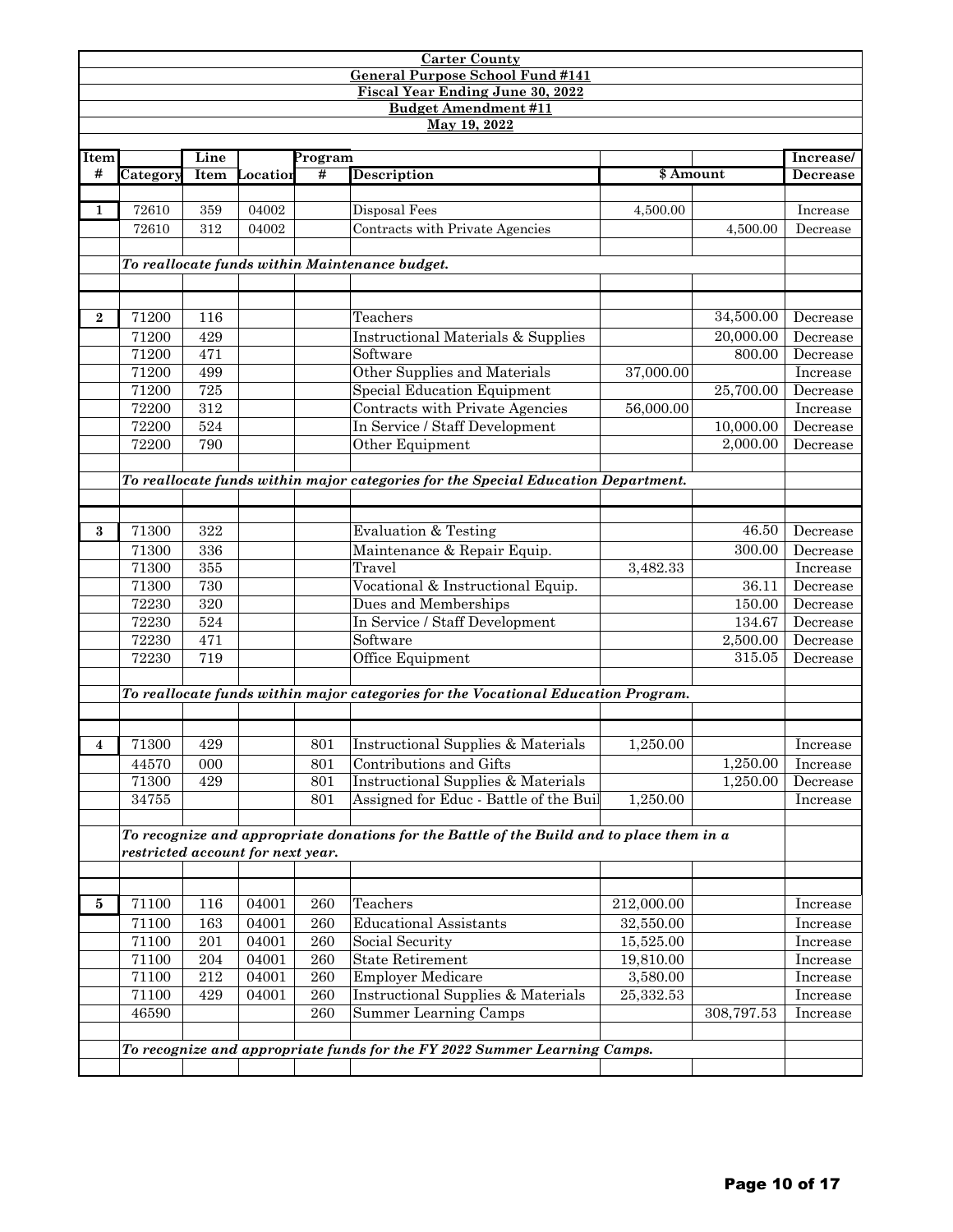| 6           | 71100          | 116          | 04001          | 262              | Teachers                                                                           | 36,000.00             |                          | Increase             |
|-------------|----------------|--------------|----------------|------------------|------------------------------------------------------------------------------------|-----------------------|--------------------------|----------------------|
|             | 71100          | 201          | 04001          | 262              | Social Security                                                                    | 2,300.00              |                          | Increase             |
|             | 71100          | 204          | 04001          | 262              | <b>State Retirement</b>                                                            | 3,200.00              |                          | Increase             |
|             | 71100          | 212          | 04001          | 262              | <b>Employer Medicare</b>                                                           | 525.00                |                          | Increase             |
|             | 71100          | 429          | 04001          | 262              | <b>Instructional Supplies Materials</b>                                            | 27,177.36             |                          | Increase             |
|             | 71100          | 499          | 04001          | 262              | Other Supplies and Materials                                                       | 9,000.00              |                          | Increase             |
|             | 72120          | 131          | 04001          | 262              | <b>Medical Personnel</b>                                                           | 6,900.00              |                          | Increase             |
|             | 72120          | 201          | 04001          | 262              | Social Security                                                                    | 430.00                |                          | Increase             |
|             | 72120          | 211          | 04001          | 262              | Local Retirement                                                                   | 600.00                |                          |                      |
|             | 72120          | 212          |                | 262              |                                                                                    | 110.00                |                          | Increase             |
|             |                |              | 04001          |                  | <b>Employer Medicare</b>                                                           |                       |                          | Increase             |
|             | 72410          | 104          | 04001          | 262              | Principal(s)                                                                       | 12,000.00             |                          | Increase             |
|             | 72410          | 161          | 04001          | 262              | Secretary(s)                                                                       | 5,800.00              |                          | Increase             |
|             | 72410          | 201          | 04001          | 262              | Social Security                                                                    | 1,150.00              |                          | Increase             |
|             | 72410          | 204          | 04001          | 262              | <b>State Retirement</b>                                                            | 1,340.00              |                          | Increase             |
|             | 72410          | 212          | 04001          | 262              | <b>Employer Medicare</b>                                                           | 300.00                |                          | <b>Increase</b>      |
|             | 72610          | 166          | 04001          | 262              | <b>Custodial Personnel</b>                                                         | 5,000.00              |                          | Increase             |
|             | 72610          | 201          | 04001          | 262              | Social Security                                                                    | 320.00                |                          | Increase             |
|             | 72610          | $\,204$      | 04001          | 262              | <b>State Retirement</b>                                                            | 215.00                |                          | Increase             |
|             | 72610          | 212          | 04001          | 262              | <b>Employer Medicare</b>                                                           | 80.00                 |                          | Increase             |
|             | 72610          | 410          | 04001          | 262              | Custodial Supplies                                                                 | 5,000.00              |                          | Increase             |
|             | 73100          | 105          | 04001          | 262              | Supervisor / Director                                                              | 7,200.00              |                          | Increase             |
|             | 73100          | 165          | 04001          | 262              | Cafeteria Personnel                                                                | 9,000.00              |                          | Increase             |
|             | 73100          | 201          | 04001          | 262              | Social Security                                                                    | 1,010.00              |                          | Increase             |
|             | 73100          | 204          | 04001          | 262              | <b>State Retirement</b>                                                            | 670.00                |                          | Increase             |
|             | 73100          | 212          | 04001          | 262              | <b>Employer Medicare</b>                                                           | 237.00                |                          | Increase             |
|             | 46590          |              |                | 262              | Bridge Camp                                                                        |                       | 135,564.36               | Increase             |
|             |                |              |                |                  |                                                                                    |                       |                          |                      |
|             |                |              |                |                  | To recognize and appropriate funds for the FY 2022 Bridge Camp.                    |                       |                          |                      |
|             |                |              |                |                  |                                                                                    |                       |                          |                      |
|             |                |              |                |                  |                                                                                    |                       |                          |                      |
| $\mathbf 7$ | 71100          | 116          | 04001          | $\overline{261}$ | Teachers                                                                           | 24,000.00             |                          | Increase             |
|             | 71100          | 201          | 04001          | 261              | Social Security                                                                    | 1,488.00              |                          | Increase             |
|             |                |              |                |                  |                                                                                    |                       |                          |                      |
|             | 71100          | 204          | 04001          | 261              | <b>State Retirement</b>                                                            | 2,100.00              |                          | Increase             |
|             | 71100          | $\bf 212$    | 04001          | ${\bf 261}$      | <b>Employer Medicare</b>                                                           | 348.00                |                          | Increase             |
|             | 71100          | 429          | 04001          | 261              | <b>Instructional Supplies Materials</b>                                            | 60,291.87             |                          | Increase             |
|             | 46590          |              |                | 261              |                                                                                    |                       | 88,227.87                | Increase             |
|             |                |              |                |                  |                                                                                    |                       |                          |                      |
|             |                |              |                |                  | To recognize and appropriate funds for the FY 2022 STREAM Mini Camps.              |                       |                          |                      |
|             |                |              |                |                  |                                                                                    |                       |                          |                      |
|             |                |              |                |                  |                                                                                    |                       |                          |                      |
| 8           | 72710          | 146          | 04003          | 263              | <b>Bus Drivers</b>                                                                 | 24,300.00             |                          | Increase             |
|             | 72710          | 189          | 04003          | 263              |                                                                                    | 2,800.00              |                          | Increase             |
|             | 72710          | 201          | 04003          | 263              | Other Salaries Wages<br>Social Security                                            | 1,507.00              |                          | Increase             |
|             | 72710          | 201          | 04003          | 263              | Social Security                                                                    | $175.00\,$            |                          | Increase             |
|             | 72710          | 204          | 04003          | 263              | <b>State Retirement</b>                                                            | 1,000.00              |                          | Increase             |
|             | 72710          | $\,204$      | 04003          | 263              | <b>State Retirement</b>                                                            | 120.00                |                          | Increase             |
|             | 72710          | $\sqrt{212}$ | 04003          | 263              | <b>Employer Medicare</b>                                                           | 450.00                |                          | Increase             |
|             | 72710          | $\sqrt{212}$ | 04003          | 263              | <b>Employer Medicare</b>                                                           | 50.00                 |                          | Increase             |
|             |                |              |                | 263              | Diesel Fuel                                                                        |                       |                          |                      |
|             | 72710<br>72710 | 412<br>425   | 04003<br>04003 | 263              | Gasoline                                                                           | 45,565.67<br>8,375.00 |                          | Increase<br>Increase |
|             | 46590          |              |                | 263              |                                                                                    |                       | 84,342.67                | Increase             |
|             |                |              |                |                  |                                                                                    |                       |                          |                      |
|             |                |              |                |                  | To recognize and appropriate funds for the FY 2022 Summer Learning Transportation. |                       |                          |                      |
|             |                |              |                |                  |                                                                                    |                       |                          |                      |
|             |                |              |                |                  |                                                                                    |                       |                          |                      |
|             |                |              |                |                  | Total                                                                              | 720,414.76            | 720,414.76               |                      |
|             |                |              |                |                  |                                                                                    |                       |                          |                      |
|             |                |              |                |                  | From Fund Balance                                                                  |                       | $\overline{\phantom{a}}$ |                      |
|             |                |              |                |                  |                                                                                    |                       |                          |                      |
|             |                |              |                |                  | From Unassigned Fund Balance                                                       |                       | $\overline{\phantom{a}}$ |                      |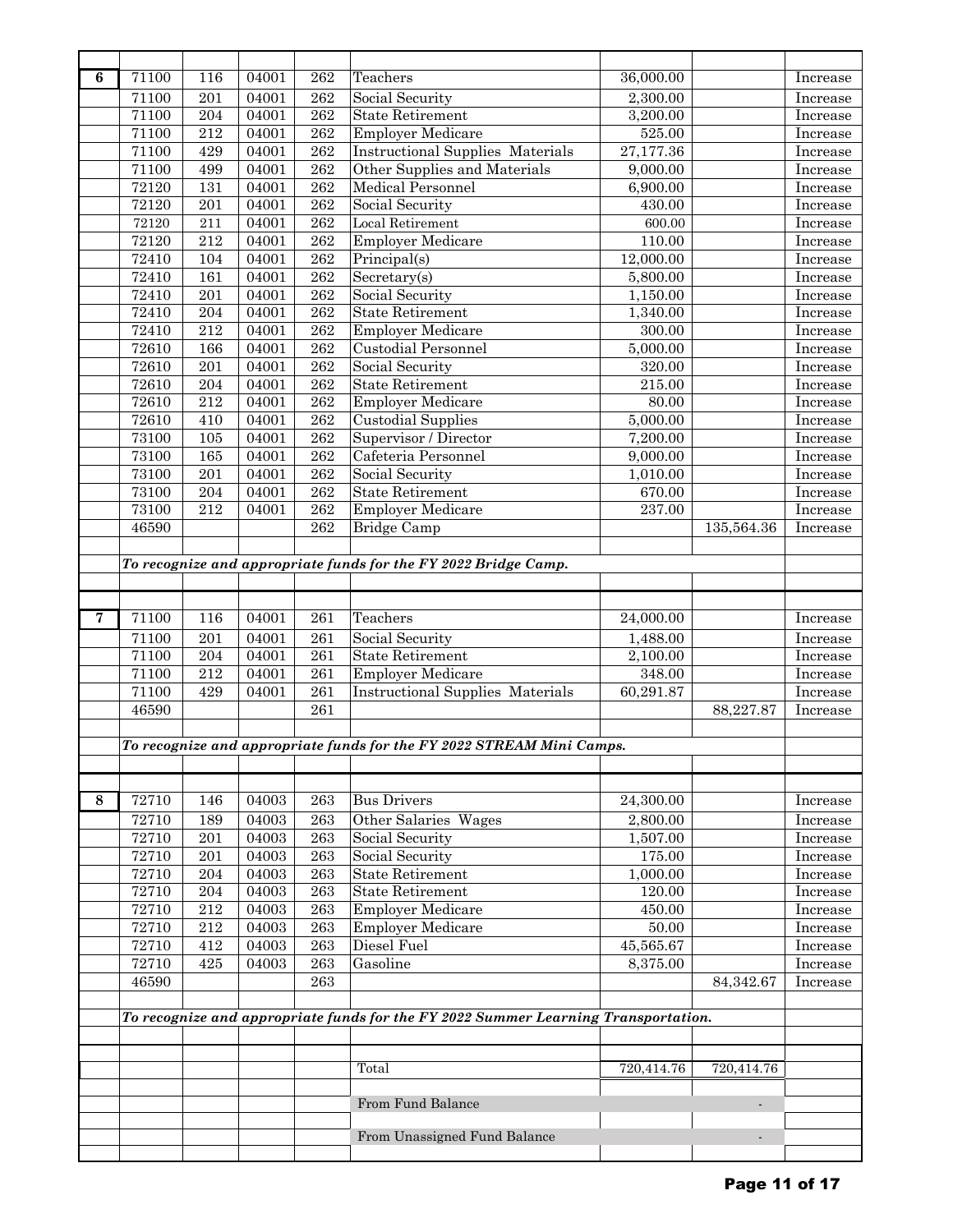|                |                        |         |       |         | <b>Carter County</b>                                                                                        |           |           |                 |
|----------------|------------------------|---------|-------|---------|-------------------------------------------------------------------------------------------------------------|-----------|-----------|-----------------|
|                |                        |         |       |         | <b>School Federal Projects Fund #142</b>                                                                    |           |           |                 |
|                |                        |         |       |         | <b>Fiscal Year Ending June 30, 2022</b>                                                                     |           |           |                 |
|                |                        |         |       |         | <b>Budget Amendment #11</b>                                                                                 |           |           |                 |
|                |                        |         |       |         | $\overline{\text{May }19,2022}$                                                                             |           |           |                 |
|                |                        |         |       |         |                                                                                                             |           |           |                 |
| Item           |                        | Line    | Loc   | Project |                                                                                                             |           |           | Increase/       |
| #              | Category               | Item    | Code  | #       | <b>Description</b>                                                                                          | \$ Amount |           | <b>Decrease</b> |
|                |                        |         |       |         |                                                                                                             |           |           |                 |
| 1              | 73300                  | 162     | 04001 | 753     | Instructional Supplies & Materials                                                                          |           | 5,000.00  | Decrease        |
|                | 73300                  | 163     | 04001 | 753     | Other Supplies and Materials                                                                                | 1,500.00  |           | Increase        |
|                | 73300                  | 399     | 04001 | 753     | Other Contracte Services                                                                                    | 3,500.00  |           | Increase        |
|                |                        |         |       |         |                                                                                                             |           |           |                 |
|                |                        |         |       |         | To reallocate funds within major categories for the FY 2022 LEAPs Grant.                                    |           |           |                 |
|                |                        |         |       |         |                                                                                                             |           |           |                 |
|                |                        |         |       |         |                                                                                                             |           |           |                 |
|                |                        |         |       |         |                                                                                                             |           |           |                 |
| $\bf{2}$       | 71100                  | 195     | 04001 | 152     | Certified Substitute Teachers                                                                               |           | 12,283.00 | Decrease        |
|                | 71100                  | 429     | 04001 | 152     | Instructional Supplies & Materials                                                                          | 12,283.00 |           | Increase        |
|                |                        |         |       |         |                                                                                                             |           |           |                 |
|                |                        |         |       |         | To reallocate funds within major categories for the ESSER 3.0 Grant.                                        |           |           |                 |
|                |                        |         |       |         |                                                                                                             |           |           |                 |
|                |                        |         |       |         |                                                                                                             |           |           |                 |
| 3              | 71100                  | 471     | 04001 | 151     | Software                                                                                                    | 2,300.00  |           | Increase        |
|                | 71300                  | 730     | 04001 | 151     | Vocational Instructional Equipment                                                                          |           | 5,566.70  | Decrease        |
|                | 72210                  | 599     | 04001 | 151     | Other Charges                                                                                               | 2,400.00  |           | Increase        |
|                | 72250                  | 790     | 04001 | 151     | Other Equipment                                                                                             | 3,266.70  |           | Increase        |
|                | 47306                  |         |       |         | ESSER 2.0 Grant                                                                                             |           | 2,400.00  | Increase        |
|                |                        |         |       |         |                                                                                                             |           |           |                 |
|                |                        |         |       |         | To reallocate funds within major categories for the ESSER 2.0 Grant.                                        |           |           |                 |
|                |                        |         |       |         |                                                                                                             |           |           |                 |
|                |                        |         |       |         |                                                                                                             |           |           |                 |
| $\overline{4}$ | 71100                  | 471     | 04001 | 150     | Software                                                                                                    | 7022.63   |           | Increase        |
|                | 72120                  | 131     | 04001 | 150     | <b>Medical Personnel</b>                                                                                    |           | 1692.08   | Decrease        |
|                | 72120                  | 201     | 04001 | 150     | Social Security                                                                                             |           | 596.72    | Decrease        |
|                | 72120                  | 204     | 04001 | 150     | <b>State Retirement</b>                                                                                     |           | 803.80    | Decrease        |
|                | 72120                  | 206     | 04001 | 150     | Life Insurance                                                                                              |           | 19.68     | Decrease        |
|                | 72120                  | 207     | 04001 | 150     | Medical Insurance                                                                                           |           | 3606.35   | Decrease        |
|                | 72120                  | 208     | 04001 | 150     | Dental Insurance                                                                                            |           | 107.88    | Decrease        |
|                | 72120                  | 210     | 04001 | 150     | Unemployment Compensation                                                                                   |           | 59.00     | Decrease        |
|                | 72120                  | 212     | 04001 | 150     | <b>Employer Medicare</b>                                                                                    |           | 130.00    | Decrease        |
|                | 72250                  | 790     | 04001 | 150     | Other Equipment                                                                                             |           | 7.12      | Decrease        |
|                |                        |         |       |         |                                                                                                             |           |           |                 |
|                |                        |         |       |         | To reallocate funds within major categories for the ESSER 1.0 Grant.                                        |           |           |                 |
|                |                        |         |       |         |                                                                                                             |           |           |                 |
|                |                        |         |       |         |                                                                                                             |           |           |                 |
| 5              | 71100                  | 116     | 04001 | 101     | Teachers                                                                                                    |           | 52,400.00 | Decrease        |
|                | 71100                  | 189     | 04001 | 101     | Other Salaries Wages                                                                                        | 24,000.00 |           | Increase        |
|                | 71100                  | 429     | 04001 | 101     | <b>Instructional Supplies Materials</b>                                                                     |           | 10,800.00 | Decrease        |
|                | 71100                  | $722\,$ | 04001 | 101     | <b>Regular Instruction Equipment</b>                                                                        | 10,000.00 |           | Increase        |
|                | 72130                  | 189     | 04001 | 101     | Other Salaries Wages                                                                                        | 24,000.00 |           | Increase        |
|                | 72130                  | 201     | 04001 | 101     | Social Security                                                                                             | 1,500.00  |           | Increase        |
|                | 72130                  | $\,204$ | 04001 | 101     | <b>State Retirement</b>                                                                                     | 2,500.00  |           | Increase        |
|                |                        |         |       |         | <b>Employer Medicare</b>                                                                                    |           |           |                 |
|                | 72130                  | 212     | 04001 | 101     |                                                                                                             | 400.00    |           | Increase        |
|                | 72130                  | 322     | 04001 | 101     | <b>Evaluation Testing</b>                                                                                   | 800.00    |           | Increase        |
|                | 72210                  | 599     | 04001 | 101     | Other Charges                                                                                               |           | 4,536.66  | Decrease        |
|                | 39000                  | 000     | 00000 | 000     | Unassigned Fund Balance                                                                                     | 4,536.66  |           | Increase        |
|                |                        |         |       |         |                                                                                                             |           |           |                 |
|                |                        |         |       |         | To reallocate funds within major categories for the Title I and to correct an expense line posted in excess |           |           |                 |
|                | of the program budget. |         |       |         |                                                                                                             |           |           |                 |
|                |                        |         |       |         |                                                                                                             |           |           |                 |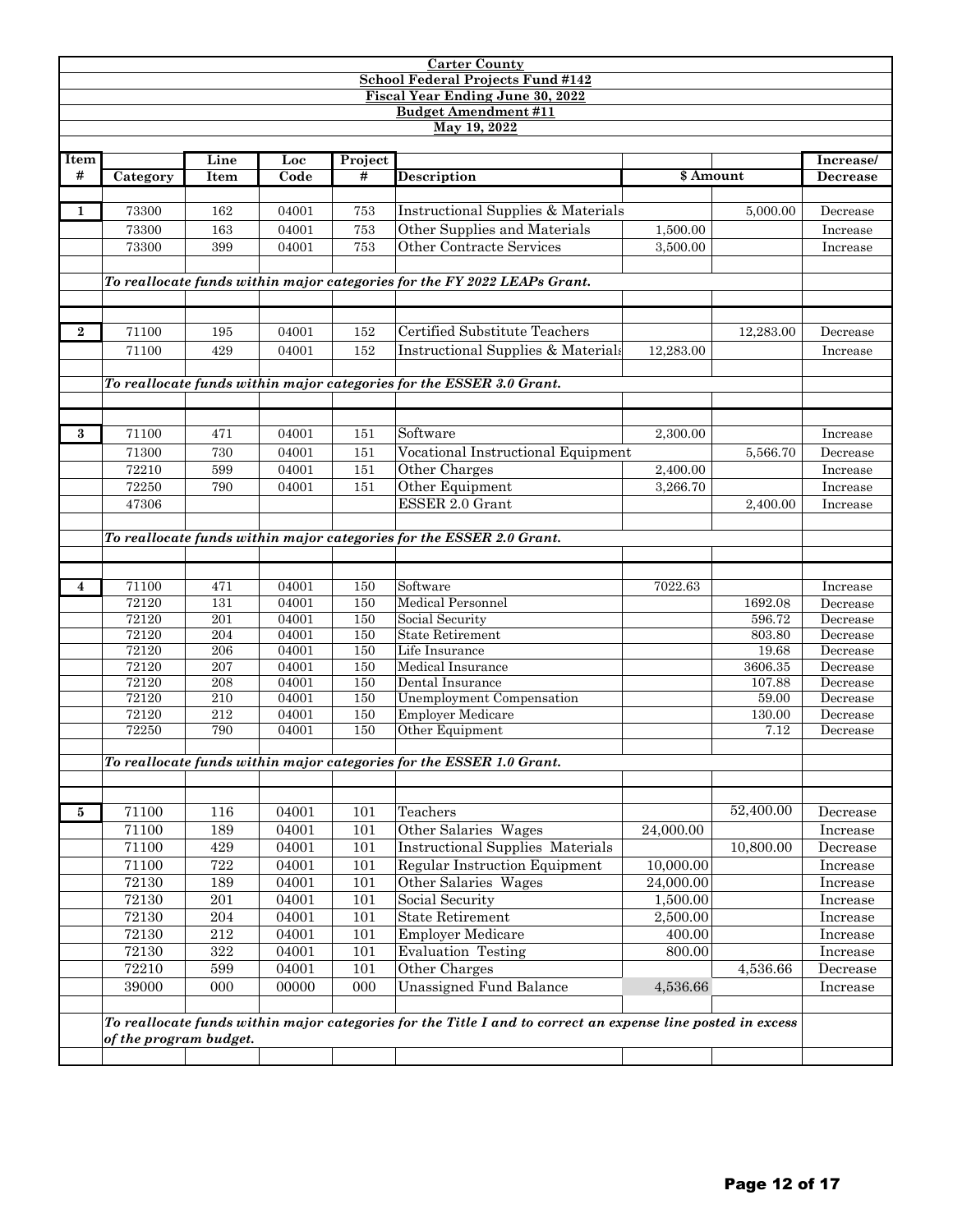|             |          |      |       |         | <b>Carter County</b>                                                                         |            |            |                 |
|-------------|----------|------|-------|---------|----------------------------------------------------------------------------------------------|------------|------------|-----------------|
|             |          |      |       |         | School Federal Projects Fund #142                                                            |            |            |                 |
|             |          |      |       |         | <b>Fiscal Year Ending June 30, 2022</b>                                                      |            |            |                 |
|             |          |      |       |         | <b>Budget Amendment #11</b>                                                                  |            |            |                 |
|             |          |      |       |         | May 19, 2022                                                                                 |            |            |                 |
|             |          |      |       |         |                                                                                              |            |            |                 |
| <b>Item</b> |          | Line | Loc   | Project |                                                                                              |            |            | Increase/       |
| #           | Category | Item | Code  | #       | <b>Description</b>                                                                           | \$ Amount  |            | <b>Decrease</b> |
|             |          |      |       |         |                                                                                              |            |            |                 |
| 6           | 72120    | 105  | 04001 | 591     | Supervisor / Director                                                                        |            | 8,959.84   | Decrease        |
|             | 72120    | 189  | 04001 | 591     | Other Salaries Wages                                                                         |            | 2,698.65   | Decrease        |
|             | 72120    | 201  | 04001 | 591     | Social Security                                                                              |            | 952.08     | Decrease        |
|             | 72120    | 204  | 04001 | 591     | <b>State Retirement</b>                                                                      |            | 932.63     | Decrease        |
|             | 72120    | 206  | 04001 | 591     | Life Insurance                                                                               |            | 12.60      | Decrease        |
|             | 72120    | 207  | 04001 | 591     | Medical Insurance                                                                            |            | 4,721.06   | Decrease        |
|             | 72120    | 208  | 04001 | 591     | Dental Insurance                                                                             |            | 128.24     | Decrease        |
|             | 72120    | 212  | 04001 | 591     | <b>Employer Medicare</b>                                                                     |            | 222.66     | Decrease        |
|             | 72120    | 355  | 04001 | 591     | Travel                                                                                       |            | 739.67     | Decrease        |
|             | 72120    | 499  | 04001 | 591     | Other Supplies and Materials                                                                 | 19,623.73  |            | Increase        |
|             | 72120    | 599  | 04001 | 591     | Other Charges                                                                                |            | 256.00     | Decrease        |
|             |          |      |       |         |                                                                                              |            |            |                 |
|             |          |      |       |         | To reallocate funds within major categories for the Coordinated School Health (CSH) Program. |            |            |                 |
|             |          |      |       |         |                                                                                              |            |            |                 |
|             |          |      |       |         |                                                                                              |            |            |                 |
|             |          |      |       |         | Total                                                                                        | 119,632.72 | 119,632.42 |                 |
|             |          |      |       |         |                                                                                              |            |            |                 |
|             |          |      |       |         | From Fund Balance                                                                            |            | (4,536.66) |                 |
|             |          |      |       |         |                                                                                              |            |            |                 |
|             |          |      |       |         | From Unassigned Fund Balance                                                                 |            | (4,536.66) |                 |
|             |          |      |       |         |                                                                                              |            |            |                 |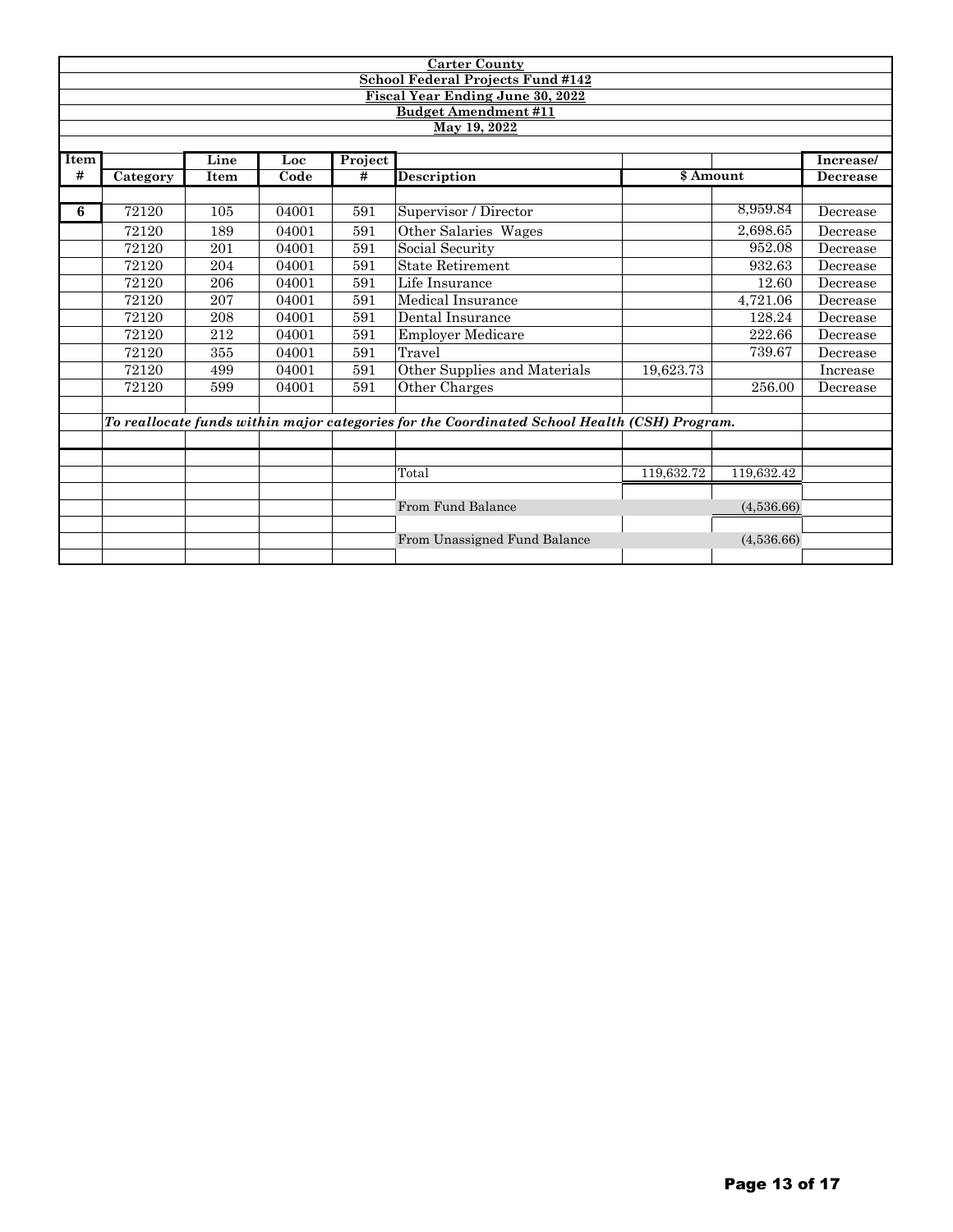|      |                            |      | <b>Carter County</b>                                                    |          |          |           |  |  |  |  |  |
|------|----------------------------|------|-------------------------------------------------------------------------|----------|----------|-----------|--|--|--|--|--|
|      |                            |      | Food Service Fund #143                                                  |          |          |           |  |  |  |  |  |
|      |                            |      | Fiscal Year Ending June 30, 2022                                        |          |          |           |  |  |  |  |  |
|      | <b>Budget Amendment #2</b> |      |                                                                         |          |          |           |  |  |  |  |  |
|      | May 19, 2022               |      |                                                                         |          |          |           |  |  |  |  |  |
|      |                            |      |                                                                         |          |          |           |  |  |  |  |  |
| Item |                            | Line |                                                                         |          |          | Increase/ |  |  |  |  |  |
| #    | Category                   | Item | \$ Amount<br>Description<br>Decrease                                    |          |          |           |  |  |  |  |  |
|      |                            |      |                                                                         |          |          |           |  |  |  |  |  |
|      | 73100                      | 168  | Temporary Personnel                                                     | 8,400.00 |          | Increase  |  |  |  |  |  |
|      | 73100                      | 207  | Medical Insurance<br>8,400.00<br>Decrease                               |          |          |           |  |  |  |  |  |
|      |                            |      |                                                                         |          |          |           |  |  |  |  |  |
|      |                            |      | To reallocate funds within Food Service budget for Temporary Personnel. |          |          |           |  |  |  |  |  |
|      |                            |      |                                                                         |          |          |           |  |  |  |  |  |
|      |                            |      |                                                                         |          |          |           |  |  |  |  |  |
|      |                            |      | Total                                                                   | 8,400.00 | 8,400.00 |           |  |  |  |  |  |
|      |                            |      |                                                                         |          |          |           |  |  |  |  |  |
|      |                            |      | From Fund Balance                                                       |          | 0.00     |           |  |  |  |  |  |
|      |                            |      |                                                                         |          |          |           |  |  |  |  |  |
|      |                            |      | From Unassigned Fund Balance                                            |          | 0.00     |           |  |  |  |  |  |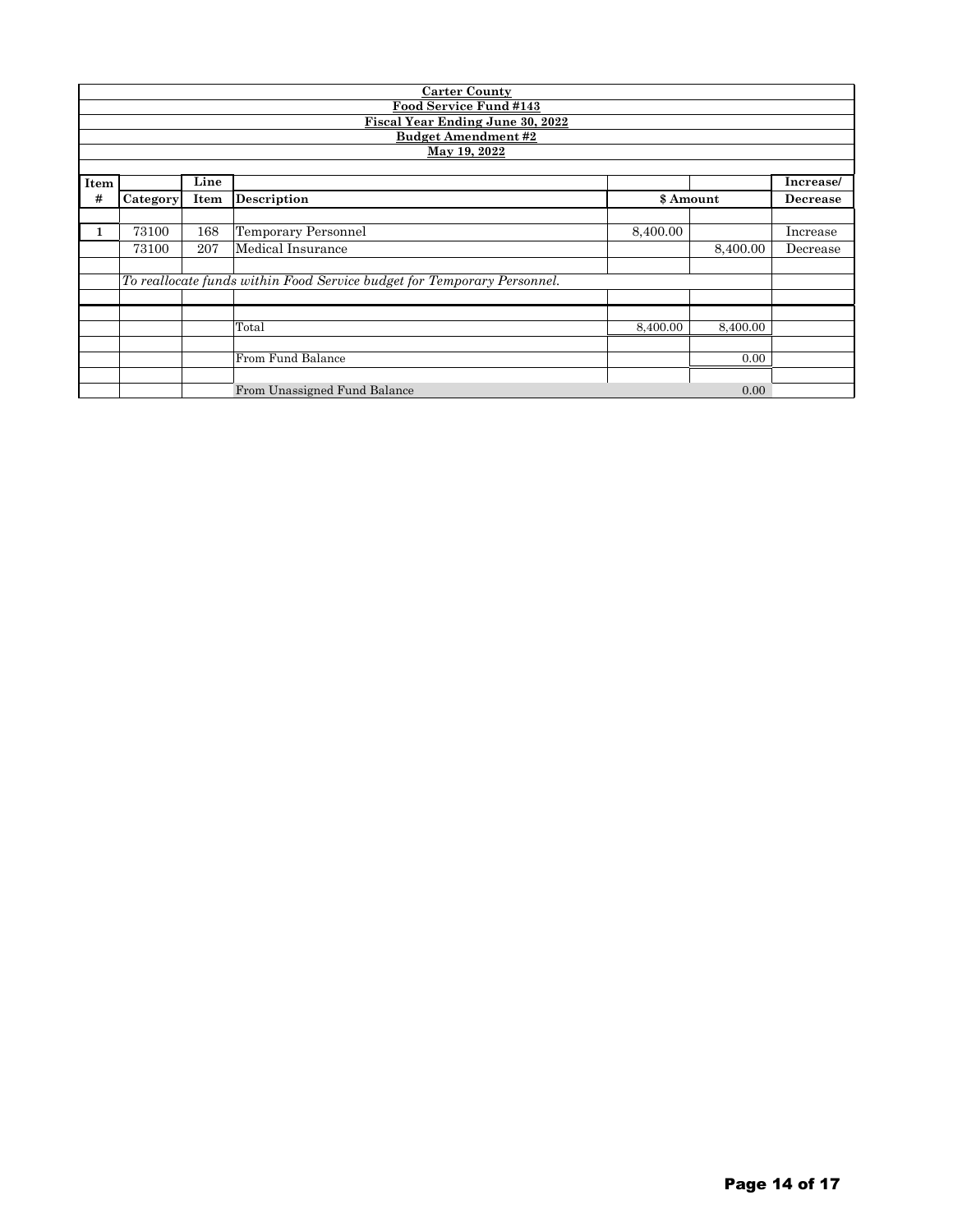| <b>Carter County</b>                    |                                                                                         |                                                  |                                                                                        |                    |           |                 |  |  |  |  |
|-----------------------------------------|-----------------------------------------------------------------------------------------|--------------------------------------------------|----------------------------------------------------------------------------------------|--------------------|-----------|-----------------|--|--|--|--|
| Head Start Fund #145                    |                                                                                         |                                                  |                                                                                        |                    |           |                 |  |  |  |  |
| <b>Fiscal Year Ending June 30, 2022</b> |                                                                                         |                                                  |                                                                                        |                    |           |                 |  |  |  |  |
| <b>Budget Amendment #7</b>              |                                                                                         |                                                  |                                                                                        |                    |           |                 |  |  |  |  |
| May 19, 2022                            |                                                                                         |                                                  |                                                                                        |                    |           |                 |  |  |  |  |
|                                         |                                                                                         |                                                  |                                                                                        |                    |           |                 |  |  |  |  |
| Item                                    | Line                                                                                    |                                                  |                                                                                        |                    |           |                 |  |  |  |  |
| #                                       | Category                                                                                | Item                                             | Description                                                                            | \$ Amount          |           | <b>Decrease</b> |  |  |  |  |
|                                         |                                                                                         |                                                  |                                                                                        |                    |           |                 |  |  |  |  |
| $\mathbf{1}$                            | 73400                                                                                   | 195                                              | Certified Substitutes                                                                  | 250.00             |           | Increase        |  |  |  |  |
|                                         | 73400                                                                                   | 198                                              | Non-Certified Substitutes                                                              |                    | 200.00    | Decrease        |  |  |  |  |
|                                         | 73400                                                                                   | 210                                              | Unemployment Compensation                                                              |                    | 600.00    | Decrease        |  |  |  |  |
|                                         | 73400                                                                                   | 212                                              | <b>Employer Medicare</b>                                                               | $\overline{20.00}$ |           | Increase        |  |  |  |  |
|                                         | 73400                                                                                   | <b>Instructional Supplies</b><br>429<br>1,000.00 |                                                                                        |                    |           | Decrease        |  |  |  |  |
|                                         | 73400                                                                                   | 499                                              | Other Supplies & Materials                                                             |                    | 3,053.00  | Decrease        |  |  |  |  |
|                                         | 73400                                                                                   | 524                                              | In Service / Staff Development                                                         | 510.00             |           | Increase        |  |  |  |  |
|                                         | 73400                                                                                   | 722                                              | Other Equipment                                                                        | 4,073.00           |           | Increase        |  |  |  |  |
|                                         |                                                                                         |                                                  |                                                                                        |                    |           |                 |  |  |  |  |
|                                         |                                                                                         |                                                  | To reallocate a total of \$4,853.00 within the Pre-K budget for fiscal year 2021-2022. |                    |           |                 |  |  |  |  |
|                                         |                                                                                         |                                                  |                                                                                        |                    |           |                 |  |  |  |  |
|                                         |                                                                                         |                                                  |                                                                                        |                    |           |                 |  |  |  |  |
| $\mathbf{1}$                            | 73400                                                                                   | 163                                              | <b>Educational Assistants</b>                                                          | 12,687.30          |           | Increase        |  |  |  |  |
|                                         | 73400                                                                                   | 198                                              | Non-Certified Substitutes                                                              | 1,800.00           |           | Increase        |  |  |  |  |
|                                         | 73400                                                                                   | 201                                              | Social Security                                                                        |                    | 2.200.00  | Decrease        |  |  |  |  |
|                                         | 73400                                                                                   | 204                                              | Pensions                                                                               |                    | 3,500.00  | Decrease        |  |  |  |  |
|                                         | 73400                                                                                   | 207                                              | Medical Insurance                                                                      | 100.00             |           | Increase        |  |  |  |  |
|                                         | 73400                                                                                   | 429                                              | <b>Instructional Supplies</b>                                                          |                    | 457.23    | Decrease        |  |  |  |  |
|                                         | 73400                                                                                   | 499                                              | Other Supplies and Materials                                                           |                    | 6,455.07  | Decrease        |  |  |  |  |
|                                         | 73400                                                                                   | 506                                              | Liability Insurance                                                                    |                    | 725.00    | Decrease        |  |  |  |  |
|                                         | 73400                                                                                   | 513                                              | Workers Compensation Ins.                                                              |                    | 1.250.00  | Decrease        |  |  |  |  |
|                                         |                                                                                         |                                                  |                                                                                        |                    |           |                 |  |  |  |  |
|                                         | To reallocate a total of \$14,587.30 within the Pre-K budget for fiscal year 2021-2022. |                                                  |                                                                                        |                    |           |                 |  |  |  |  |
|                                         |                                                                                         |                                                  |                                                                                        |                    |           |                 |  |  |  |  |
|                                         |                                                                                         |                                                  |                                                                                        |                    |           |                 |  |  |  |  |
|                                         |                                                                                         |                                                  | Total                                                                                  | 19,440.30          | 19,440.30 |                 |  |  |  |  |
|                                         |                                                                                         |                                                  |                                                                                        |                    |           |                 |  |  |  |  |
|                                         |                                                                                         |                                                  | From Fund Balance                                                                      |                    | 0.00      |                 |  |  |  |  |
|                                         |                                                                                         |                                                  |                                                                                        |                    |           |                 |  |  |  |  |
|                                         | From Unassigned Fund Balance<br>0.00                                                    |                                                  |                                                                                        |                    |           |                 |  |  |  |  |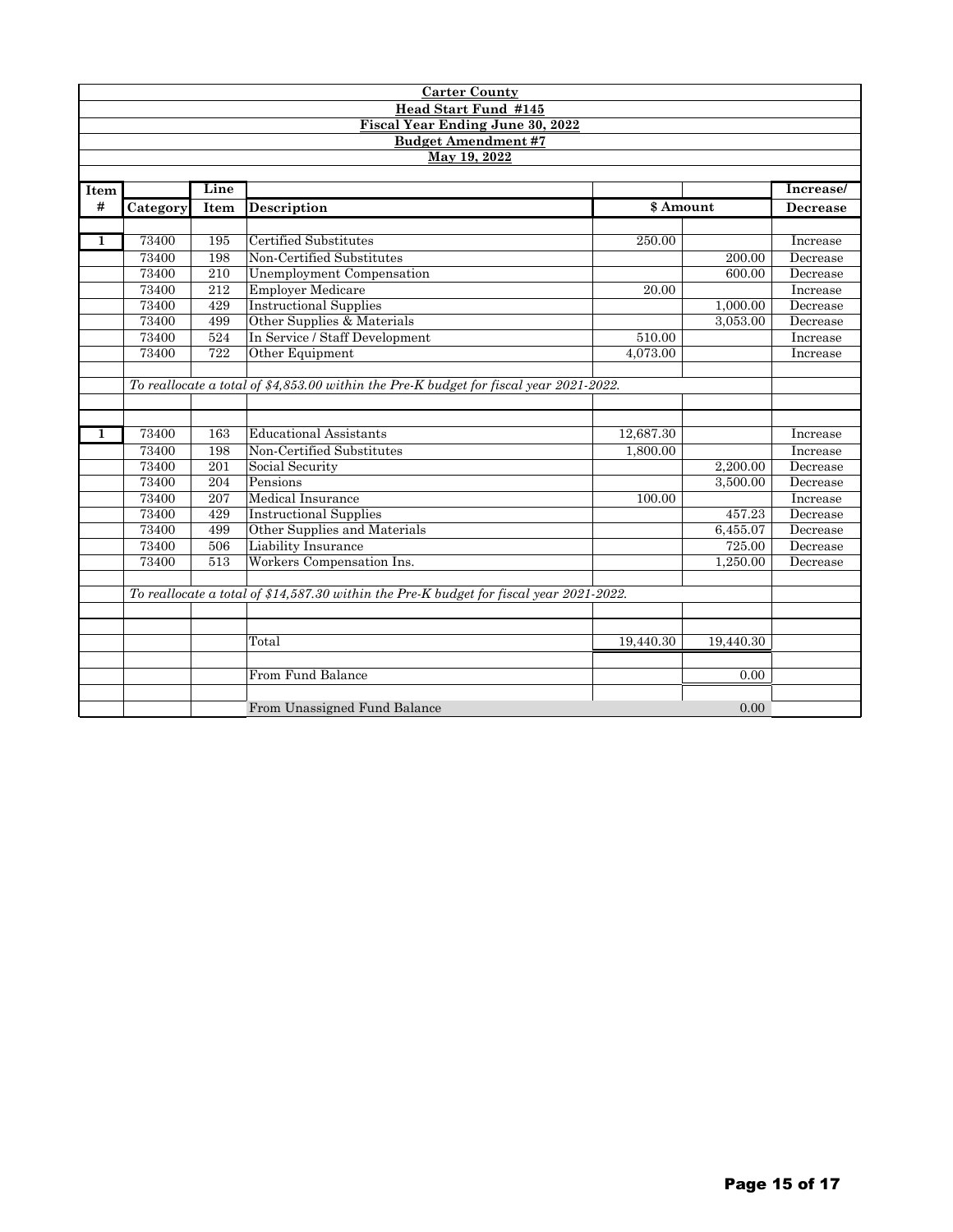| <b>Carter County</b>                        |                                                                         |      |         |                                                                                              |            |            |                 |  |  |
|---------------------------------------------|-------------------------------------------------------------------------|------|---------|----------------------------------------------------------------------------------------------|------------|------------|-----------------|--|--|
| <b>Education Capital Projects Fund #177</b> |                                                                         |      |         |                                                                                              |            |            |                 |  |  |
| <b>Fiscal Year Ending June 30, 2022</b>     |                                                                         |      |         |                                                                                              |            |            |                 |  |  |
|                                             | <b>Budget Amendment #3</b>                                              |      |         |                                                                                              |            |            |                 |  |  |
|                                             |                                                                         |      |         | May 19, 2022                                                                                 |            |            |                 |  |  |
|                                             |                                                                         |      |         |                                                                                              |            |            |                 |  |  |
| Item                                        |                                                                         | Line | Program |                                                                                              |            |            | Increase/       |  |  |
| #                                           | Category                                                                | Item | #       | <b>Description</b>                                                                           |            | \$ Amount  | <b>Decrease</b> |  |  |
|                                             |                                                                         |      |         |                                                                                              |            |            |                 |  |  |
|                                             | 72230                                                                   | 707  | 000     | <b>Building Improvements</b>                                                                 |            | 100,000.00 | Decrease        |  |  |
|                                             | 39000                                                                   | 000  | 000     | <b>Unassigned Fund Balance</b>                                                               | 100,000.00 |            | Increase        |  |  |
|                                             |                                                                         |      |         |                                                                                              |            |            |                 |  |  |
|                                             |                                                                         |      |         | To return funds to Unassigned Fund Balance previously appropriated for the renovation of the |            |            |                 |  |  |
|                                             | Chemistry Laboratory at the Workforce Development Complex CTE building. |      |         |                                                                                              |            |            |                 |  |  |
|                                             |                                                                         |      |         |                                                                                              |            |            |                 |  |  |
|                                             |                                                                         |      |         |                                                                                              |            |            |                 |  |  |
|                                             |                                                                         |      |         | Total                                                                                        | 100,000.00 | 100,000.00 |                 |  |  |
|                                             |                                                                         |      |         |                                                                                              |            |            |                 |  |  |
|                                             |                                                                         |      |         | From Fund Balance                                                                            |            | 0.00       |                 |  |  |
|                                             |                                                                         |      |         |                                                                                              |            |            |                 |  |  |
|                                             |                                                                         |      |         | From Unassigned Fund Balance                                                                 |            | 0.00       |                 |  |  |